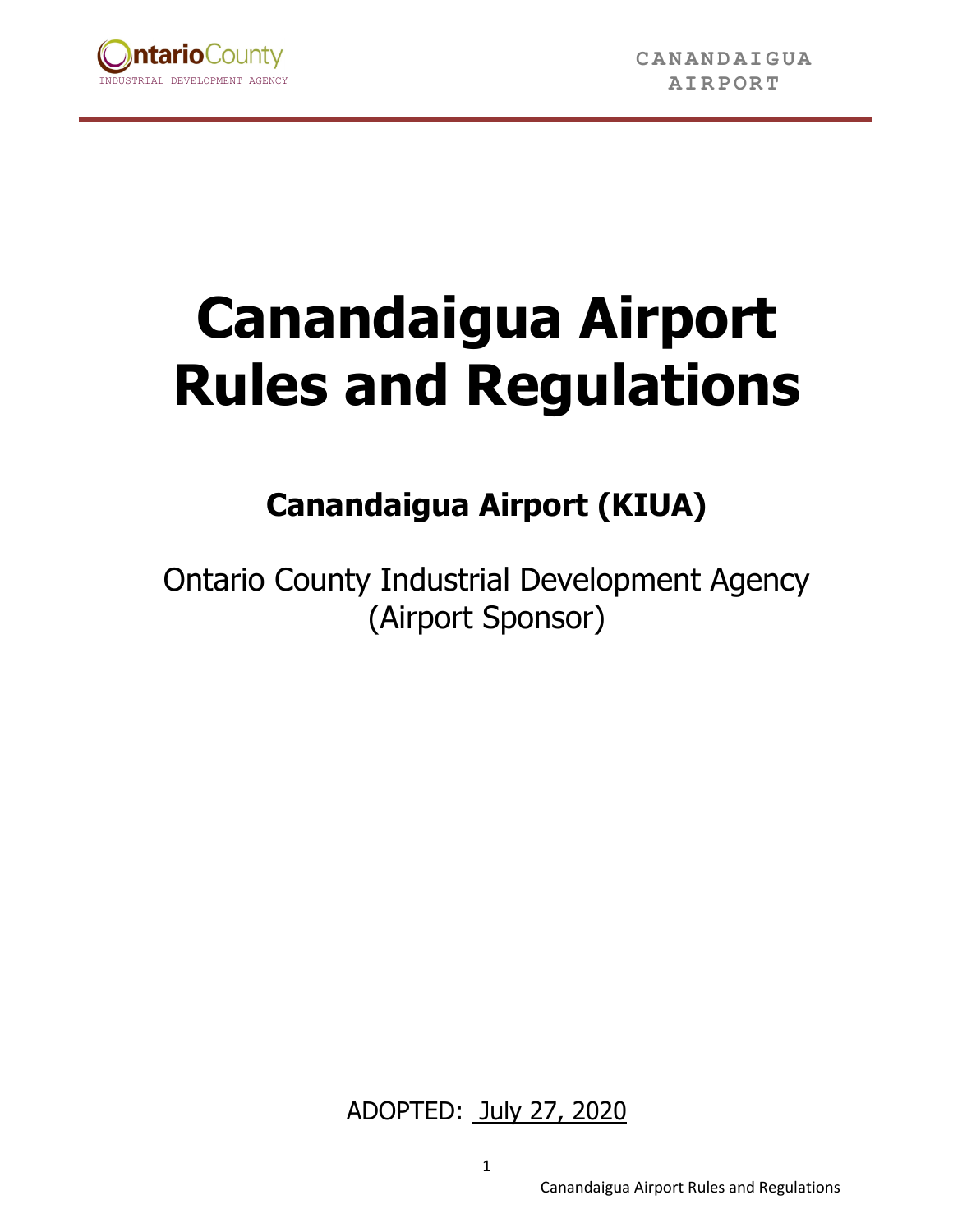

## **CONTENTS**

| <b>SECTION 1 - GENERAL</b> |                                       | Page |
|----------------------------|---------------------------------------|------|
| 1.1                        | <b>DEFINITIONS</b>                    | 4    |
| 1.2                        | <b>SCOPE</b>                          | 6    |
| 1.3                        | <b>PENALTIES</b>                      | 6    |
| 1.4                        | <b>LOST ARTICLES</b>                  |      |
| $1.5\,$                    | <b>LIABILITY</b>                      |      |
| 1.6                        | <b>ACCIDENT REPORTS</b>               |      |
| 1.7                        | <b>GROUND TRANSPORTATION</b>          |      |
| 1.8                        | BUILDING REQUIREMENTS & GROUND RENTAL |      |
| 1.9                        | <b>RESTRICTED AREA: GENERAL</b>       |      |

#### **SECTION 2 – VEHICLES**

| LICENSING AND REGULATION  |   |
|---------------------------|---|
| <b>RULES OF OPERATION</b> |   |
| RADIO EOUIPMENT           |   |
| <b>EMERGENCY</b>          | 8 |
| REPAIR OF MOTOR VEHICLES  |   |
| <b>VEHICLE PARKING</b>    |   |
|                           |   |

#### **SECTION 3 - AIRCRAFT OPERATION**

| 3.1  | AERONAUTICAL ACTIVITIES            | 10 |
|------|------------------------------------|----|
| 3.2  | <b>NOISE MINIMIZATION</b>          | 10 |
| 3.3  | <b>BASED AIRCRAFT REGISTRATION</b> | 10 |
| 3.4  | PROHIBITING LANDINGS & TAKE-OFFS   | 10 |
| 3.5  | <b>PAYMENT</b>                     | 10 |
| 3.6  | <b>ACCIDENTS</b>                   | 11 |
| 3.7  | NON-AIRWORTHY AIRCRAFT             | 11 |
| 3.8  | REFUSAL OF AIRPORT USE             | 11 |
| 3.9  | <b>CLOSING OF FIELD</b>            | 11 |
| 3.10 | REPAIRING OF AIRCRAFT              | 11 |
| 3.11 | <b>ENGINE RUN-UP</b>               | 11 |
| 3.12 | PARKING OF AIRCRAFT                | 11 |
| 3.13 | <b>DEMONSTRATION</b>               | 11 |
| 3.14 | LIGHTING FACILITY DAMAGE           | 12 |
| 3.15 | CATEGORIES OF AIRCRAFT             | 12 |
| 3.16 | <b>OTHER</b>                       | 12 |
| 3.17 | LANDING AND TAKE-OFF               | 13 |
| 3.18 | <b>FLIGHT INSTRUCTION</b>          | 14 |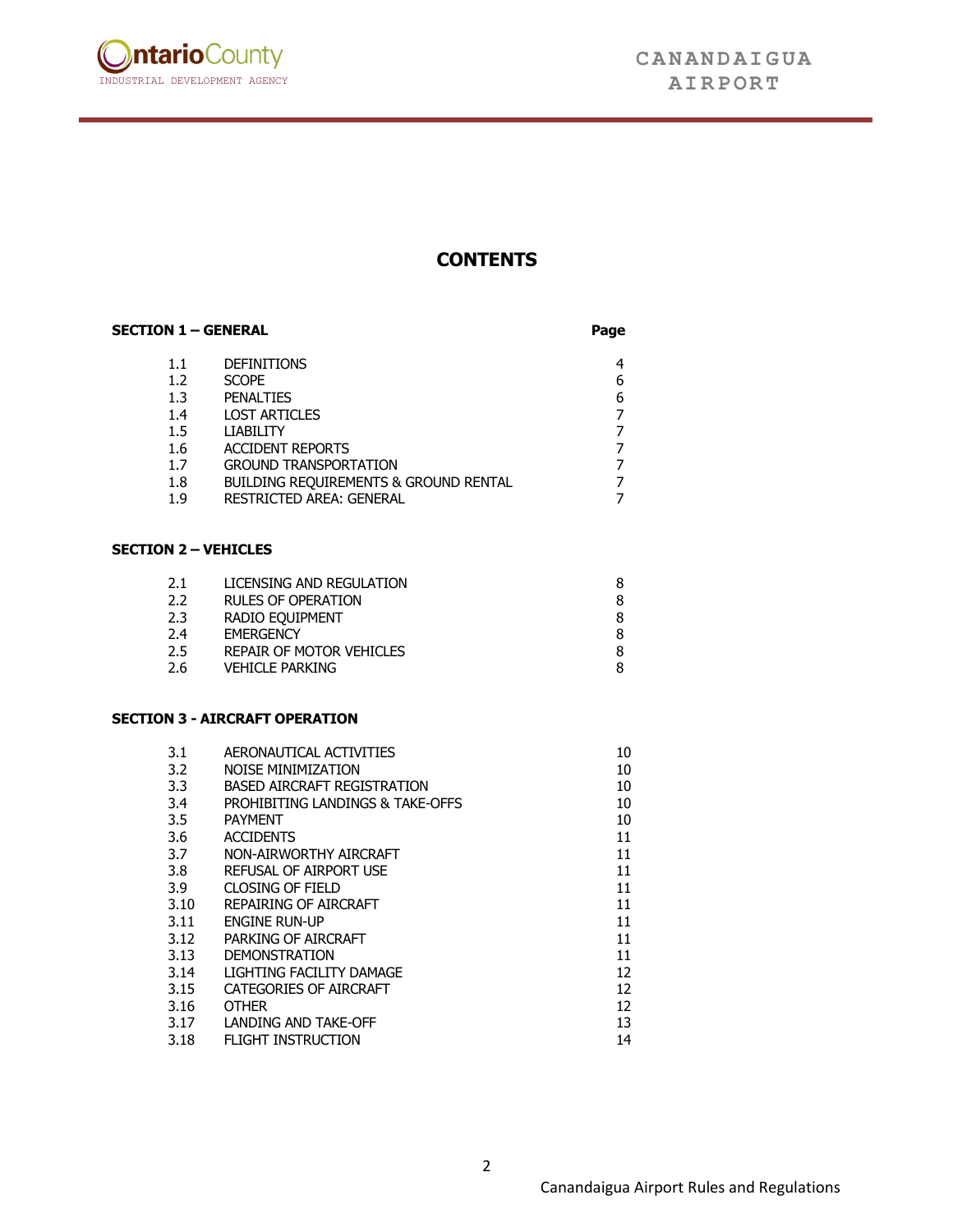

#### **SECTION 4 - FIRE SAFETY**

| 4.1          | <b>SMOKING</b>                                                   | 15       |
|--------------|------------------------------------------------------------------|----------|
| 4.2          | <b>OPEN FLAME</b>                                                | 15       |
| 4.3          | USE OF FLAMABLE LIQUIDS                                          | 15       |
| 4.4          | STORAGE OF FLAMABLES<br>STORAGE OF FLAMMOL<br>FIRE EXTINGUISHERS | 15       |
| 4.5          | 4.6 WASTE RECEPTICLES                                            | 15<br>15 |
|              | 4.7 NFPA CRITERIA                                                | 15       |
|              |                                                                  |          |
|              | <b>SECTION 5 - FUELING OPERATIONS</b>                            | Page     |
| 5.1          | FUELING AND DE-FUELING OF AIRCRAFT                               | 16       |
| 5.2          | <b>SELF FUEL</b>                                                 | 16       |
| 5.3          | STORAGE IN APRON AREA                                            | 17       |
| 5.4          | LIQUID DISPOSAL                                                  | 17       |
| 5.5          | <b>COMPRESSED GASES</b>                                          | 17       |
| 5.6          | EXPLOSIVES AND OTHER DANGEROUS ARTICLES                          | 17       |
|              | <b>SECTION 6 - HAZARDOUS CARGO</b>                               |          |
| 6.1          | AIRCRAFT CARRYING EXPLOSIVES                                     | 18       |
| 6.2          | AGRICULTURAL OPERATIONS                                          | 18       |
|              | <b>SECTION 7 - AGRICULTURAL OPERATIONS</b>                       | 19       |
|              | <b>SECTION 8 - AIRCRAFT DEICING</b>                              | 19       |
|              | <b>SECTION 9 - GENERAL REQUIREMENTS</b>                          |          |
| 9.1          | PRESERVATION OF PROPERTY                                         | 20       |
| 9.2          | INTERFERING OR TAMPERING WITH AIRCRAFT                           | 20       |
| 9.3          | <b>RESTRICTED AREAS</b>                                          | 20       |
| 9.4          | PASSENGER ACCESS AND AREAS                                       | 20       |
| 9.5          | USE OF ROADS AND WALKS                                           | 20       |
| 9.6          | ANIMALS                                                          | 21       |
| 9.7          | <b>SOLICITATION</b>                                              | 21       |
|              | 9.8 USE OF SHOP AREAS                                            | 21       |
|              | 9.9 OPEN FLAME OPERATIONS                                        | 21       |
| 9.10         | <b>SMOKING</b>                                                   | 21       |
| 9.11         | <b>TRASH CONTAINERS</b>                                          | 21       |
| 9.12         | <b>FLOOR CARE</b>                                                | 21       |
| 9.13         | STORAGE OF EQUIPMENT                                             | 21       |
| 9.14         | EQUIPMENT AND MISCELLANEOUS IN APRON AREA                        | 21       |
| 9.15         | <b>MAINTENANCE</b>                                               | 21       |
| 9.16         | <b>DAMAGES</b>                                                   | 21       |
| 9.17         | <b>WASTE MATERIALS</b>                                           | 21       |
| 9.18         | <b>METERING</b>                                                  | 21       |
| 9.19         |                                                                  |          |
|              | PAYMENT OF CHARGES                                               | 21       |
| 9.20         | DEFAULT OF OBLIGATIONS                                           | 22       |
| 9.21         | USE OF LAW ENFORCEMENT AGENCIES                                  | 22       |
| 9.22<br>9.23 | RESTRICTIONS ON USE OF HANGARS<br>ENVIRONMENTAL CONSIDERATIONS   | 22<br>22 |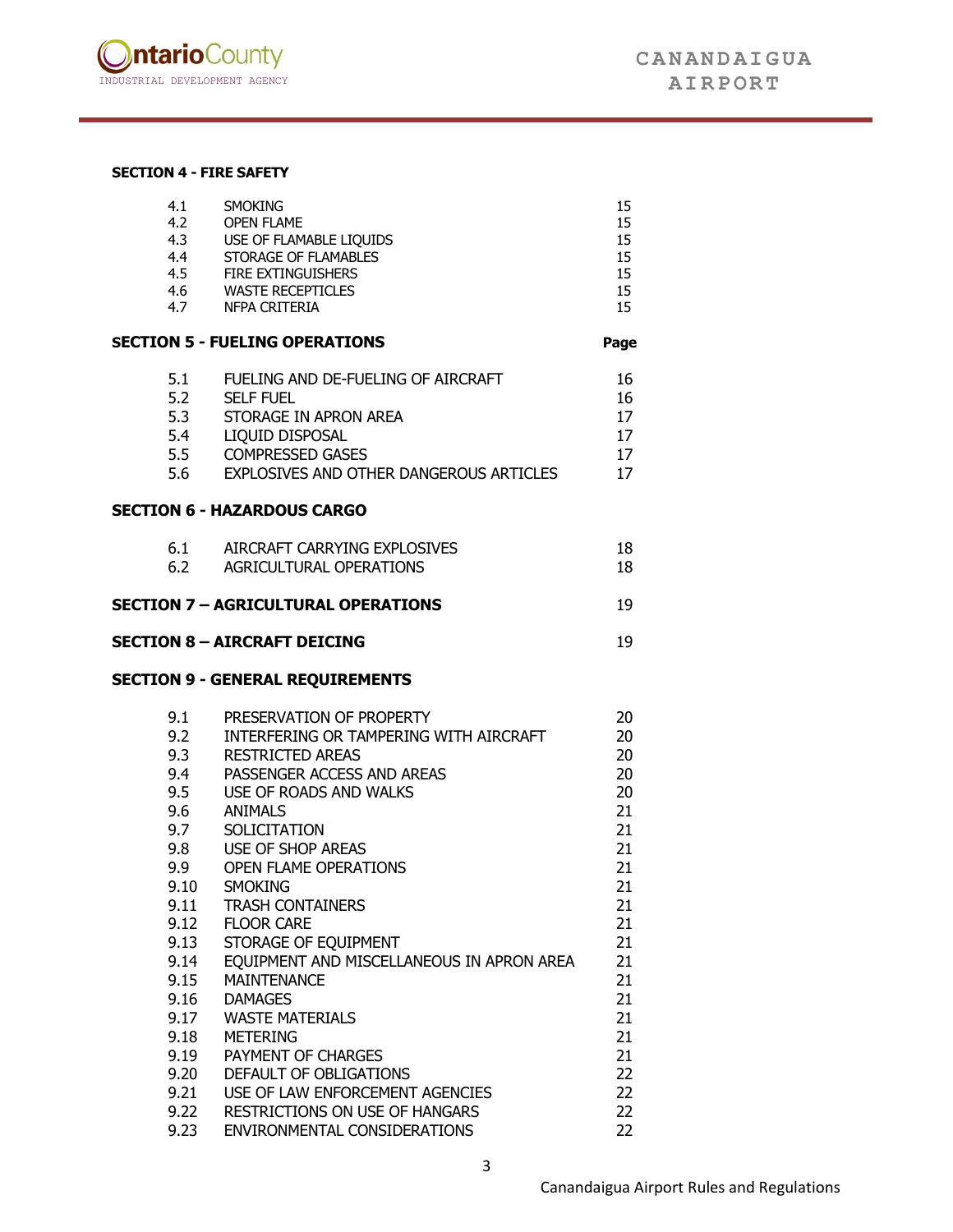

### **SECTION 1 - GENERAL**

#### 1.1 DEFINITIONS:

Aircraft - "Aircraft" means any manned or unmanned vehicle or device used or designed for navigation of or flight in air.

Aircraft Maintenance. The repair, adjustment or inspection of an aircraft by a pilot, owner or mechanic other than Preventative Maintenance.

Air Operations Area - "Air Operations Area (AOA)" is defined as an area used or intended to be used for landing, takeoff, or surface maneuvering of aircraft.

Air Taxi (Commuter) - Aircraft operated by the holder of an Air Taxi (or Commuter) Operating Certificate which authorized the carriage of passengers, mail or cargo for revenue in accordance with FAR Parts 139, 135 and 121, on either a scheduled or unscheduled basis.

Airport – "Airport" means the Canandaigua Airport and includes all property and improvements within the boundary lines of any airport operated or controlled by the Ontario County Industrial Development Agency, except when otherwise specifically noted.

Airport Layout Plan (ALP) - A set of drawings that depicting the near, intermediate, and long-term facilities development plan for an airport.

Airport Authority - The Ontario County Industrial Development Agency and also referred to as the "Authority."

Airport Manger - The officer or representative of the Airport Authority having immediate charge of the Airport.

Apron - Defined areas on airport land intended to accommodate aircraft for purposes of loading or unloading passengers or cargo, refueling and temporary parking.

Airworthy – The state of an aircraft meeting its type design and is in a condition for safe operation.

Commercial Operator - An individual or firm operating at the Airport and providing aircraft services such as maintenance, storage, ground and flight instructions, rentals, sales, or a person who, for compensation or hire, engages in the carriage by aircraft in air commerce of persons or property. Where it is doubtful that an operation is for "compensation or hire," the test applied is whether the carriage by air is merely incidental to the person's other business or is, in itself, an enterprise for profit.

Common Traffic Advisory Frequency (CTAF) – A designated frequency for the purpose of carrying out airport advisory practices while operating to or from an airport without operating control tower.

FAA - The Federal Aviation Administration.

Fixed Base Operator - "Fixed Base Operator" or "FBO" shall be any person or entity entered into a written lease or agreement with the Airport Sponsor of any building, shop or hangar, or for the site upon which such a building might be erected, and who, by further agreement, guarantees to provide on the Airport and serve the public with all the following minimum facilities:

- a. Aircraft storage
- b. FAA approved repair station
- c. Flight training
- d. Demonstration and sale of aircraft
- e. Aircraft rental
- f. Charter-Air Taxi
- g. Fueling and servicing of aircraft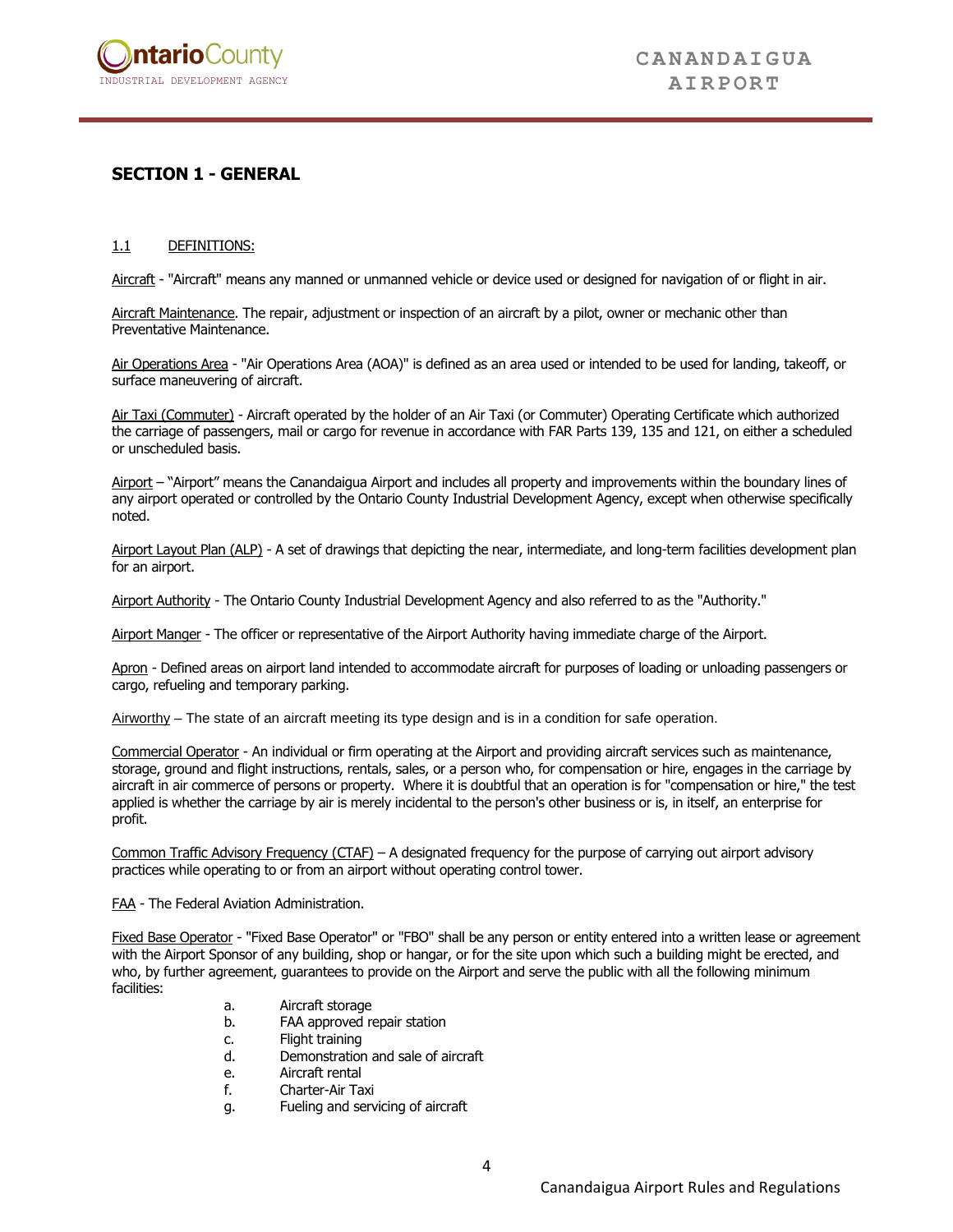

Instructor - "Instructor" means any individual giving, or offering to give, instruction in the operation, construction, repair or maintenance of aircraft, aircraft power plants and accessories, including the repair, packaging and maintenance of parachutes.

Light Aircraft - Any aircraft with a maximum gross takeoff weight of 6,000 lbs. or less.

Person - Any individual, partnership, group or duly authorized representatives thereof.

#### Public Aircraft Facilities

The phrase "Public Aircraft Facilities" as used in this regulation means the following facilities as they are from time to time provided and made available by the Airport Authority for public use by aircraft operators:

- a. Runways for the purpose of the landing and the taking-off of aircraft.
- b. Taxiway for the purpose of the ground movement of aircraft.
- c. Public space for the purpose of parking and storing aircraft: for the purpose of loading and unloading passengers, baggage and cargo upon and from aircraft; for the purpose of performing operations incidental to the immediate preparation of aircraft for departure such as inspection, cleaning, and other supplies; for the purpose of making minor and emergency repairs to aircraft; and the purpose of parking mobile equipment actively used in connection with the foregoing.
- d. Access to the Apron is for the primary purpose of loading and unloading passengers and their baggage, and the loading and unloading of mail and freight.
- e. Any other space, facilities or services provided by the Airport Authority for public use by aircraft operators at the Airport.

Preventive Maintenance - Simple or minor preservation operations and the replacement of small standard parts not involving complex assembly operations as prescribed by the FAA relative to aircraft services.

Ramp - A defined area, on a land airport, intended to accommodate aircraft for purposes of loading or unloading passengers or cargo, refueling or temporary parking.

Refueling Trucks - "Refueling Trucks" (or "refueler") means any vehicle used for the transporting, handling or dispensing of aviation fuels, oils, and lubricants.

Shall (or Must) - "Shall" or "must" means a procedure is mandatory.

Terminal Area - The area used or intended to be used for such facilities as terminal and cargo buildings, gates, hangars, shops, other service buildings, automobile parking, Airport motels, restaurants, garages, and ground transportation; and an area provided for parking and positioning of aircraft in the vicinity of the terminal building for loading and unloading.

Tie Down – Specified area(s) for the purpose of parking and securing aircraft.

Traffic Pattern - The configuration or form of a flight path relative to airport runways, prescribed to be flown, as in making an approach to a landing.

Unairworthy – Condition of an aircraft which does not meet its type design and is in not is a condition for safe operation.

Ultra-light Vehicle - For the purposes of this document, an ultra-light vehicle is a vehicle defined by FAR Part 103.

Vehicle - Every device by which any person or property is or may be transported or drawn upon a highway, including bicycles.

- These definitions shall not supersede any definitions contained in contractual agreements with the Airport Authority or designated representative.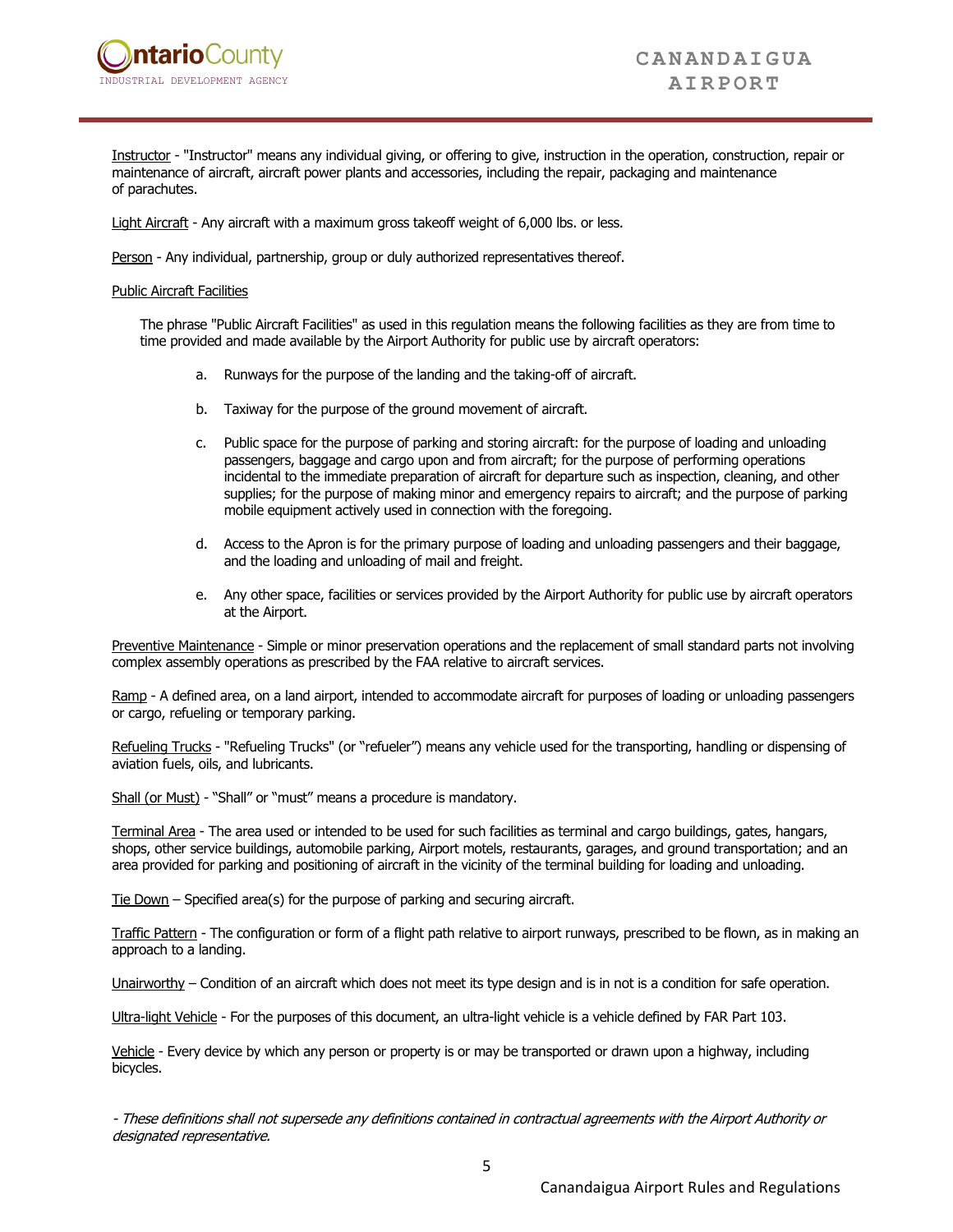

#### 1.2 SCOPE

- A. All users of and persons on the Airport shall be governed by these regulations and the directions of the Canandaigua Airport (IUA) or designated representative. These regulations are subject to change by the Airport Authority at any time based upon experience, need, and operating conditions. The Authority may issue a certificate of waiver authorizing operations in deviation of these rules.
- B. The use of the Airport or any of its facilities in any manner shall create an obligation on the part of the user thereof to obey all the regulations herein provided and adopted by the Authority.
	- i. The privilege of using the Airport and its facilities shall be conditioned on the assumption of full responsibility and risk by the user thereof, and user shall release and hold harmless and indemnify the Authority, its officers and employees from any liability of loss resulting from such use, as well as claims of third persons to using the Airport.
	- ii. The privilege of using the Airport shall be upon the further condition that any person, persons, corporations, co-partnership, or others desiring to use the same as a Commercial Operator, Fixed Base Operator, or Limited Fixed Base Operator, shall furnish an insurance policy of indemnity against personal injury and property damage in a reasonable sum as the Authority shall require, all said insurance to name the Airport Authority and their officers, employees and personnel, as co-insured and the insurance policy shall also contain a section stating that the Authority shall be informed, in writing, by the insurance carrier ten (10) days prior to cancellation of the required insurance.
- C. Any person violating any of the Airport Rules and Regulations may, at the discretion of the Authority, be deprived of the use of the Airport facilities for such period of time as may be necessary to be effective.
- D. These regulations are not intended to amend, modify or supersede any provision of Federal, State, or local law, or any specific contractual agreement of the Airport Authority with which they may conflict; provided, however, that these regulations shall, insofar as possible, be interpreted so that no such conflict shall exist.
- E. If any portion of these regulations shall be invalid or unenforceable, all other portions shall remain in effect and be construed to achieve the purposes thereof.
- F. Current Airport Rules and Regulations will be posted on the Airport [website.](https://www.flycanandaigua.com/airport-services/) A printed copy will be available in the Airport terminal facility. Failure to comply with this section shall not invalidate any other of these regulations.
- G. No person shall engage in any business or commercial operation of any nature whatsoever on the Airport except with the approval of the Airport Authority or designated representative, and under such conditions as may be prescribed.
- H. The soliciting of business, fare, alms, or funds for any purpose on the Airport without the permission of the Airport Authority or designated representative is prohibited.
- I. No individual, business, partnership, or corporation shall construct or erect any building, sign or structure or modify any existing facility without specific permission and approval of the Airport Authority.

#### 1.3 PENALTIES

The Airport Authority or designated representative may remove or eject from the Airport premises any person who knowingly and willfully violates any regulation or instruction issued by the Airport Authority or designated representative, may deny the use of the Airport to such person if the Airport Authority or its designated representative determines that such denial is necessary under the circumstances, and may take such other measures as may be permitted by law, to enforce Airport regulations and maintain the Airport Authority control of the Airport.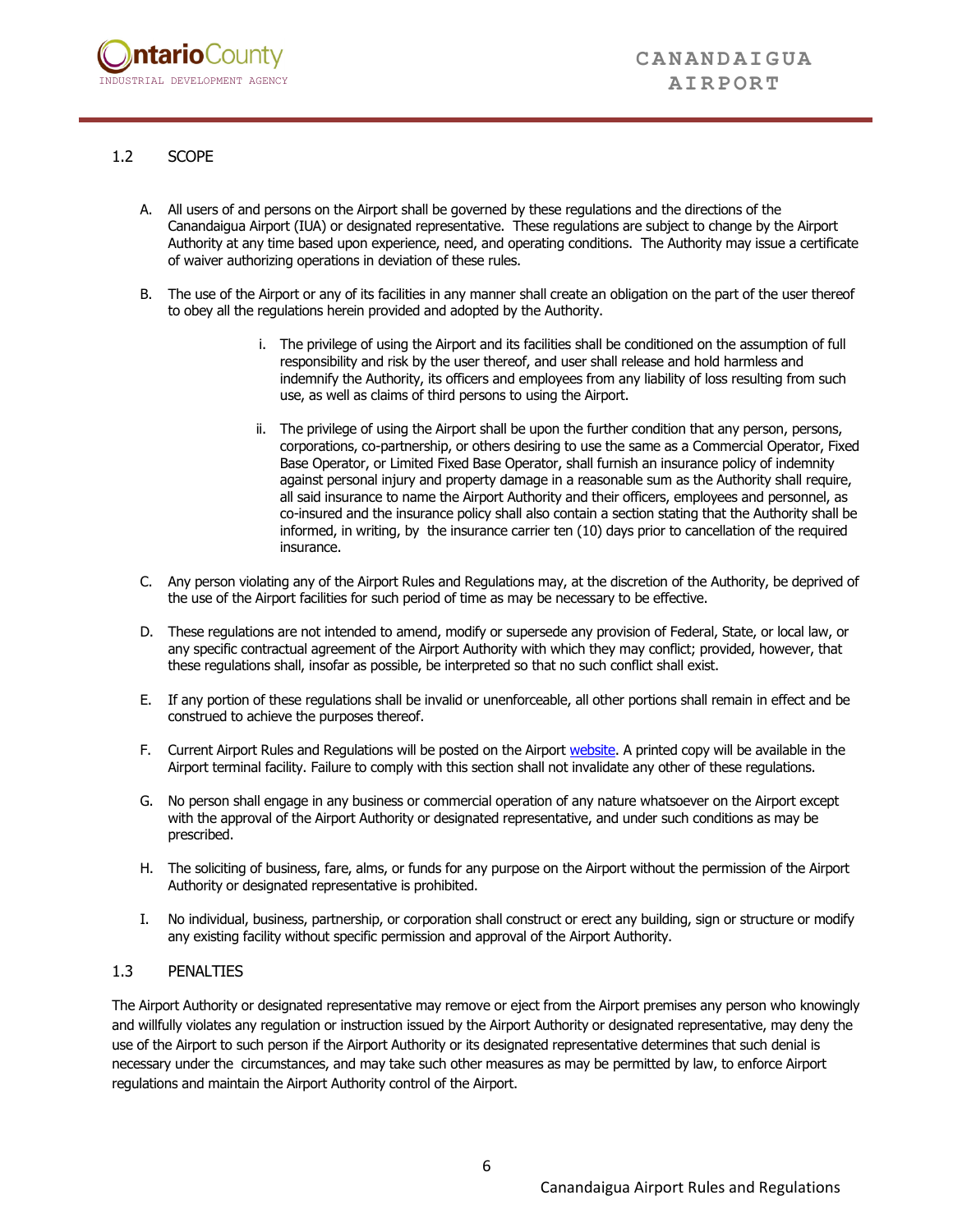

#### 1.4 LOST ARTICLES

All lost articles shall be turned into the Airport Manager office by the finders. Any such articles not claimed in sixty (60) days shall be disposed of as determined by the Airport Authority or designated representative.

#### 1.5 LIABILITY

The Airport Authority assumes no responsibility for loss, injury or damage to persons or property by reason of fire, theft, vandalism, wind, flood, earthquake, collision, strikes, or acts of God or of the public enemy, nor does it assume any liability for facilities of same, or for property damage.

#### 1.6 ACCIDENT REPORTS

All persons involved in any accident involving persons, aircraft, vehicles or structures, occurring on the Airport, shall make a full report to the Airport Manager as soon after the accident as possible, and in any event within 24 hours after such occurrence. Contact the Airport Manager at (585) 919-2772 with the report.

#### 1.7 GROUND TRANSPORTATION

No carrier for hire shall load or unload passengers at the Airport at any place other than that designated by the Airport Authority or designated representative.

#### 1.8 BUILDING REQUIREMENTS & GROUND RENTAL

Any person desiring to erect or construct any building or related facility on the Airport shall be required to submit plans and specifications for the same to the Airport Manager. All buildings erected upon or facilities installed at the Airport shall be consistent with the Airport Layout Plan, conform to the Building Code requirements of the State of New York and the Town of Canandaigua and be approved by the Airport Authority.

#### 1.9 RESTRICTED AREA; GENERAL

All areas of the Airport, except those open to the public, are restricted and no person shall enter upon the Air Operations Area, or any hangar, except:

- Persons assigned to duty therein:
- Authorized representatives of the FAA;
- Passengers under appropriate supervision, entering Air Operations Area for the purpose of enplaning and deplaning;
- Business representatives in the conduct of business with the tenants; and
- Aircraft Owners or Renters and/or their authorized representatives.

7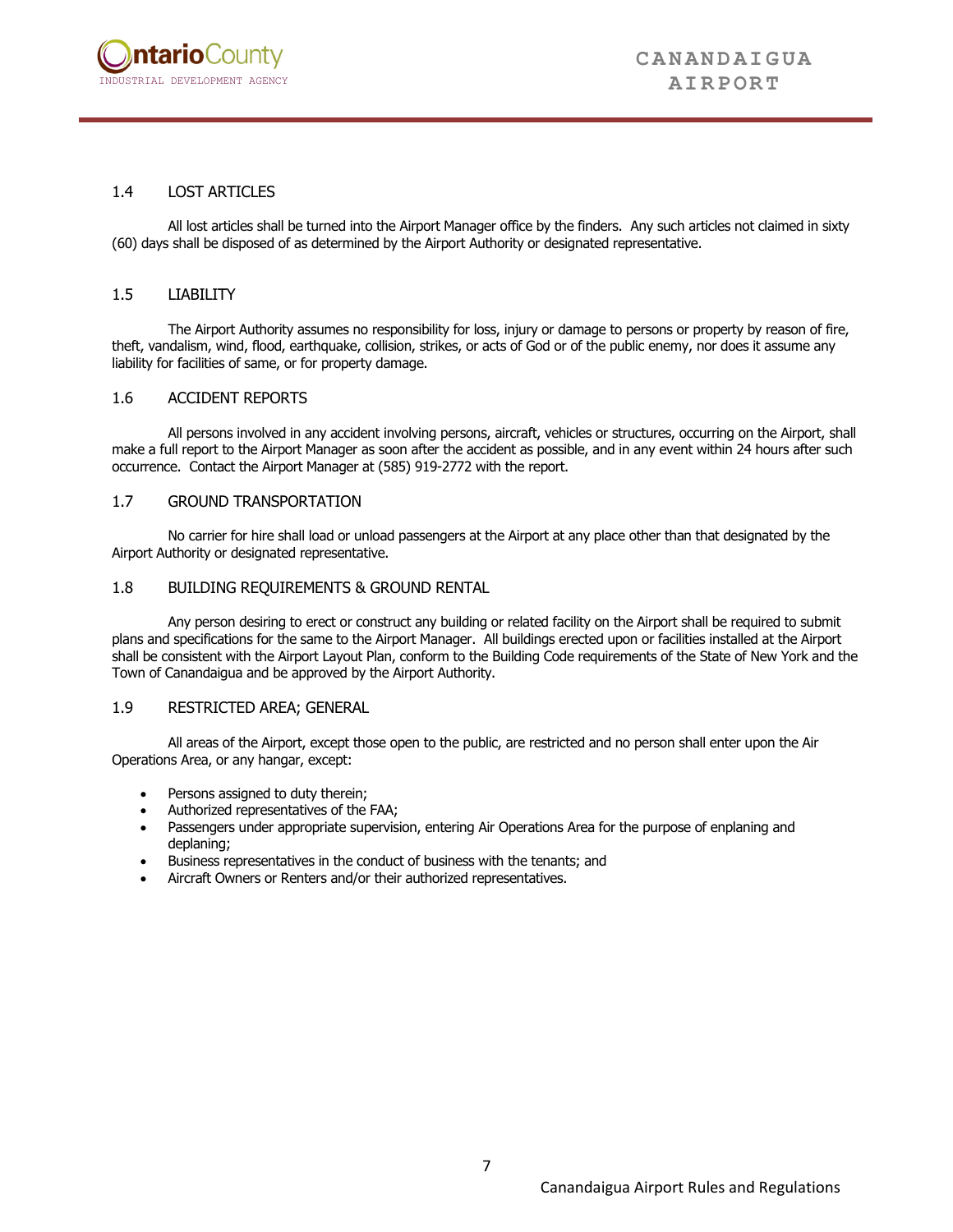

# **SECTION 2 - VEHICLES**

#### 2.2 LICENSING AND REGULATIONS

- A. No person shall operate motor vehicles on the Airport property without a valid Operator's License.
- B. No person shall operate any motor vehicle in the Airport Operations Area unless otherwise authorized by Airport Management.

#### 2.2 RULES OF OPERATION

- A. No vehicles, other than those owned and operated by the by the Airport Authority, are authorized to operate on any runway or taxiways
- B. No person shall operate any motor vehicle on the Airport in a reckless or negligent manner or in excess of the speed limits prescribed by the Airport Authority.
- C. Pedestrians and aircraft shall at all times have right of way over vehicular traffic.
- D. No persons operating a motor vehicle on the Airport shall fail to observe the direction of posted traffic signs or vehicle pavement markings.
- E. No person under the influence of alcohol or narcotic drugs shall operate a motor vehicle or aircraft on the Airport.
- F. No person shall operate any motor vehicle on the Airport overloaded or carrying more passengers than that for which the vehicles were designed. No person shall ride on the running board, stand up in the body of moving vehicles or ride on the outside of the body of a vehicle, or with arms or legs protruding from the body of motor vehicles.
- G. No vehicle shall be operated on the Airport if it is as constructed, equipped or loaded as to endanger persons or property.
- H. Snow removal of all runways, taxiways, aprons, roadways and parking lots will be performed by Airport Authority or approved contractor only.

#### 2.3 RADIO EQUIPMENT

The operation of two-way radios does not permit the operation of vehicles on the Airport without prior permission from the Airport Manager or designated representative.

#### 2.4 EMERGENCY

In the event of emergencies on the Airport, notification shall be given to the Airport Manager (585) 919-2772 or dial 911

#### 2.5 REPAIR OF MOTOR VEHICLES

- A. No person shall clean or make any repairs to motor vehicles anywhere on the Airport other than in designated shop areas, or as approved by the Authority, except those minor repairs necessary to remove such motor vehicles from the Airport
- B. Nor shall any person move, interfere, or tamper with any motor vehicle, or put in motion the engine, or take, or use any motor vehicle part, instrument, or tool thereof, without the permission of the Authority or satisfactory evidence of the right to do so duly presented to the Airport Authority or designated representative.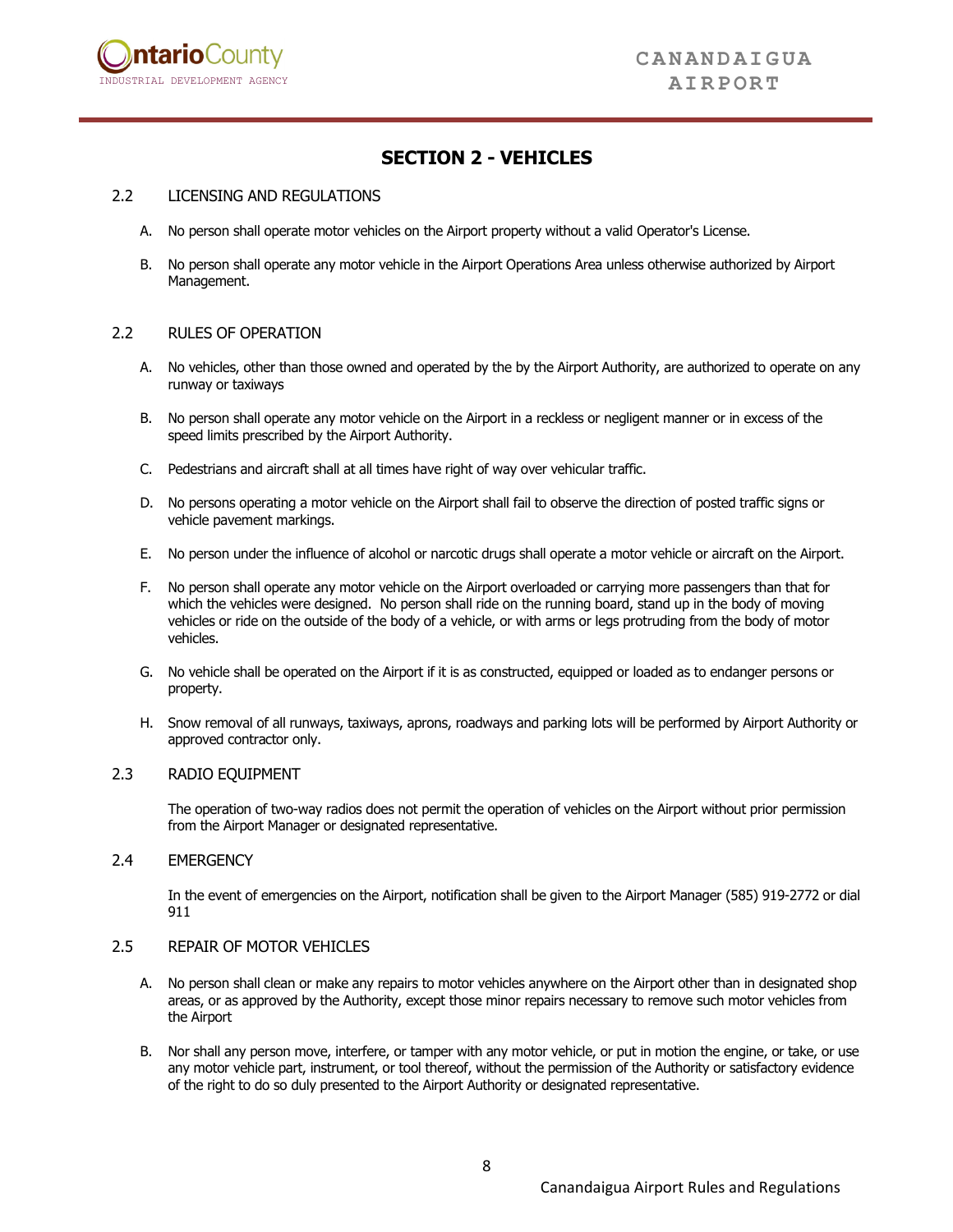

#### 2.6 VEHICLE PARKING

- A. Parking lots are intended for short-term automobile parking of airport tenants, employees, passengers and visitors.
- B. No person shall park a motor vehicle on the Airport other than in the areas specifically established for parking and in the manner prescribed by signs, painted lines or other means.
- C. No boats, trailers, recreational vehicles or any vehicle accessories may be left on airport property without permission of the Airport Authority
- D. No person shall leave any vehicle parked on Airport property for longer than 24 hours without prior notification to the FBO or Airport Authority.
- E. No person shall abandon any motor vehicle on the Airport.
- F. The Airport Authority or designated representative shall have the authority to tow or otherwise move motor vehicles which are parked by their owners or operators on the Airport in violation of these regulations, at the operator's expense and without liability for damage which may result in the course of such moving.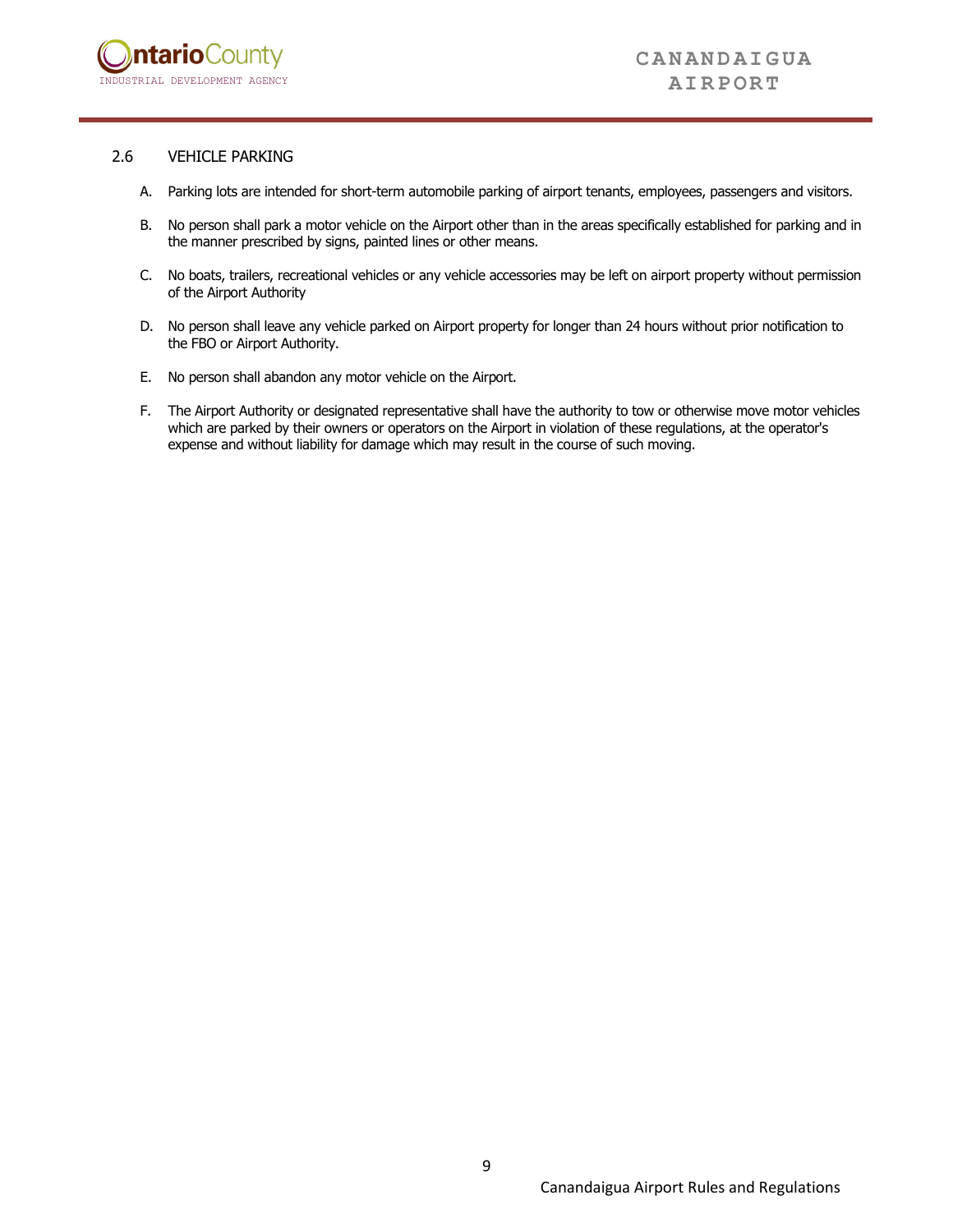

# **SECTION 3 - AIRCRAFT OPERATION**

#### 3.1 AERONAUTICAL ACTIVITIES

- A. All aeronautical activities at this Airport and all flying of aircraft departing from or arriving in the air space above this Airport shall be conducted in conformity with the current pertinent regulations and directives, and/or advisories of the Federal Aviation Administration to the extent applicable, with orders issued by the Airport Authority or designated representative.
- B. No fixed wing or rotary wing aircraft shall be allowed to operate at the Canandaigua Airport unless said aircraft has a current FAA Airworthiness Certificate and is operated by a licensed pilot or student pilot holding a valid medical certificate, except aircraft being taxied by a certificated repairman.
- C. All aircraft and operators shall comply with all applicable Federal Regulations, including but not limited to:
	- a. Federal Aviation Regulations:
		- i. Part 61-Certification: Pilots & Flight Instructors
		- ii. Part 67-Medical Standards & Certification
		- iii. Part 91-General Operating & Flight Rules
		- iv. Part 93-Special Air Traffic Rules & Airport Traffic Patterns
		- v. Part 135-Air Taxi Operators & Commercial Operators
		- vi. Part 137-Agricultural Aircraft Operators
		- vii. Part 141-Pilot Schools
		- viii. Part 145-Repair Stations
	- b. National Transportation Safety Board Regulations:
		- i. Part 830-Rules Pertaining to the Notification & Reporting of Aircraft Accidents or Incidents and Overdue Aircraft, and Preservation of Aircraft Wreckage, Mail, Cargo, and Records.
- D. The Canandaigua Airport Terminal Building will be open to aircraft crew and passengers for 24 each and every day, unless otherwise designated by the Airport Authority.

#### 3.2 NOISE MINIMIZATION

Aircraft approaching and departing the Canandaigua Airport shall abide by the Airport's published noise abatement procedures whenever safe and practical.

#### 3.3 BASED AIRCRAFT REGISTRATION

The owners of all aircraft based as tenants of the Airport shall register their aircraft with the Airport Authority or designated representative for purposes up updating National Based Aircraft Inventory.

#### 3.4 PROHIBITING LANDINGS & TAKE-OFFS

The Airport Manager may prohibit aircraft landing and taking off at any time and under any circumstances when the Airport Manager deems such landing or take-offs likely to endanger persons or property, except for emergency landings. Further, the Airport Manager may delay or restrict any flight or other operation at the Airport to any aircraft when any of these rules and regulations is violated in any manner.

#### 3.5 PAYMENT

Payment for use of Airport facilities, storage, repairs, supplies, or other services rendered by the Airport Authority or authorized agent shall be made before flight unless satisfactory credit arrangements have been made with the Airport Manager or agency directly responsible for furnishing the commodity or service rendered.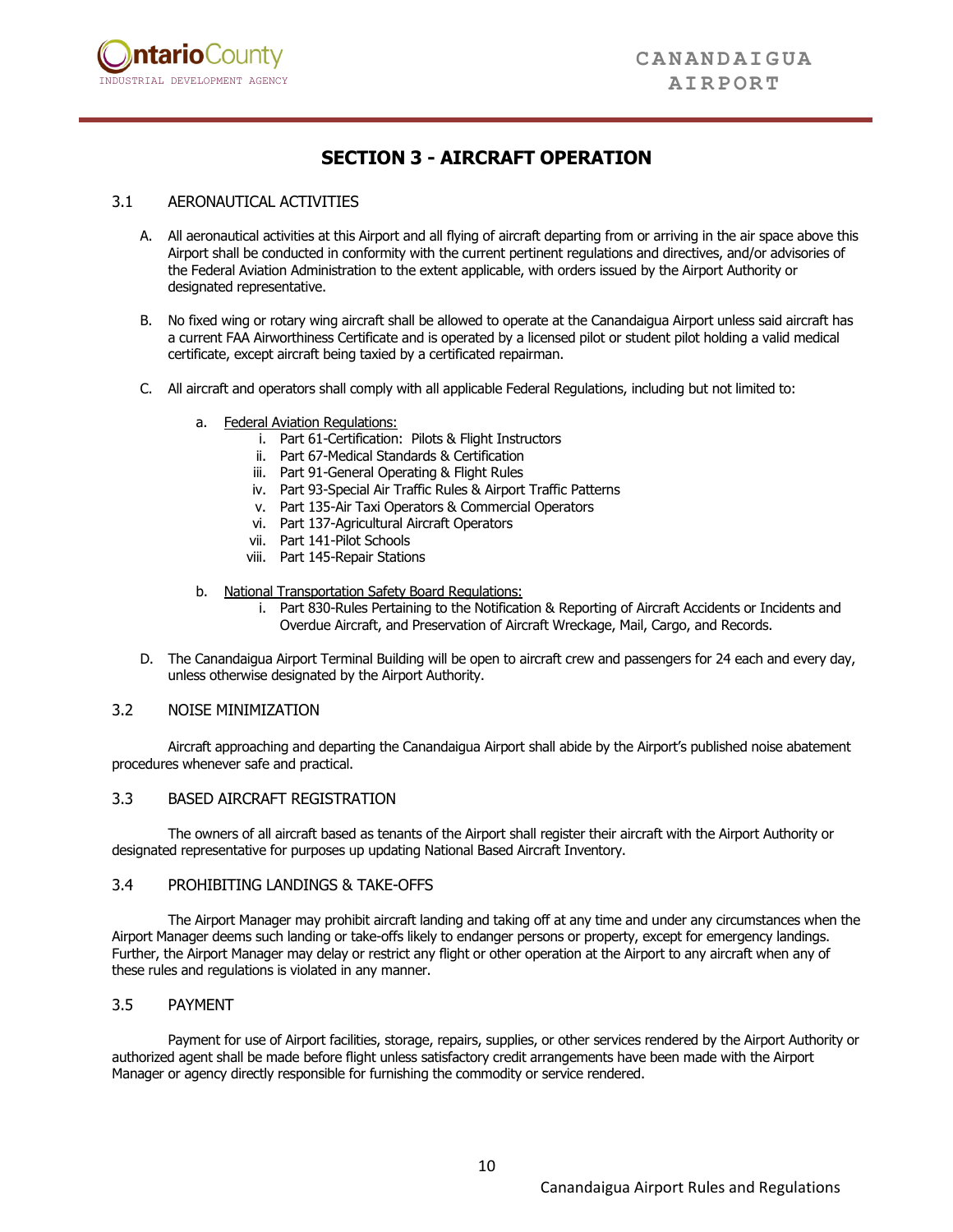

#### 3.6 ACCIDENTS

- A. Persons involved in aircraft accidents occurring on the Airport causing personal injury or property damage shall make an immediate report thereof to the Airport Manager or designated representative. When a written report of an accident is required by the Federal Aviation Regulations, and/or National Transportation Safety Board Regulations, a copy of such report shall be submitted to the Airport Authority or designated representative.
- B. If an accident results in closure of the runways, the Airport Authority or its representatives shall have the authority to remove aircraft from the landing areas and taxilanes at the expense of the aircraft owner without liability to the Airport Authority, Airport Manager, and employees, for damage resulting from such moving.
- C. Airport property damaged or destroyed by an accident or otherwise shall be paid for by parties responsible.
- D. All aircraft accidents shall be reported by aircraft operator/owner to the Rochester Flight Standards District Office (FDSO) in accordance with all FAA and NTSB regulations.

#### 3.7 NON-AIRWORTHY AIRCRAFT

- A. No person shall park any non-airworthy and/or otherwise disabled aircraft and parts thereof on Airport property without express consent of Airport Authority or designated representative.
- B. Any aircraft damaged during an accident, other otherwise as deemed unairworthy by the FAA or NTSB, will be promptly removed from any Air Operations Areas. The owner/ operator is responsible for arranging for ultimate disposition of damaged aircraft with Airport Manager.
- C. If any person cannot move said aircraft or part thereof as directed by the Airport Authority said aircraft or part may be removed by the Airport Authority at the owner's/operator's expense, and without liability to the Airport Authority, Airport Manager, and employees for damage which may result in the course of or after such moving.

#### 3.8 REFUSAL OF AIRPORT USE

The Airport Authority or designated representative may delay any flight or other operations at the Airport for any reason it believes justifiable. The Airport Authority or designated representative may also prohibit in all, or in part, the use of the Airport for any purpose by an individual or group.

#### 3.9 CLOSING OF FIELD

In the event the Airport Authority or designated representative believes Airport conditions to be unsafe for landings or take-offs, it shall be within the Authority's authority to have issued a Notice to Airmen (NOTAM) closing the Airport or any part thereof.

#### 3.10 REPAIRING OF AIRCRAFT

- A. The performance of aircraft and engine repair and maintenance may be considered to be a commercial operation regulated by the Authority except where such authorized services or repairs are performed by the aircraft owner or his permanent employees.
- B. The Airport Authority reserves the right to designate reasonable areas where such aircraft owners may perform services on their own aircraft. The Airport Authority prohibit the performance of Aircraft Maintenance on any ramp areas including tie-downs unless specifically authorized by the Airport Authoruty or it representative.

#### 3.11 ENGINE RUN-UP

Aircraft shall not perform run-up or prolonged engine test operations in any areas that would result in a hazard or nuisance to other aircraft, persons, or property.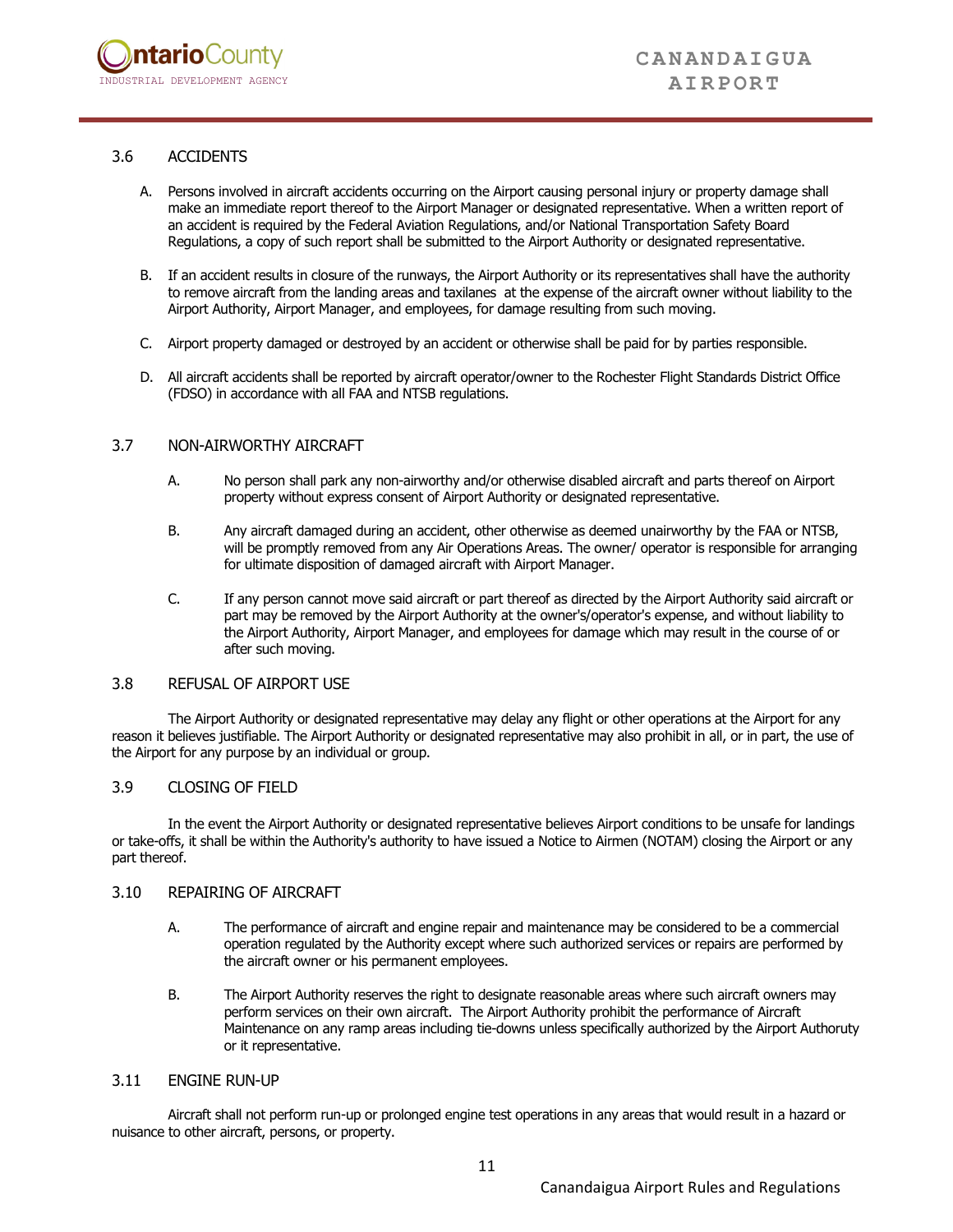

#### 3.12 PARKING OF AIRCRAFT

- A. No aircraft shall be parked in any area on the Airport other than designated Tie Down space or that prescribed by the Airport Authority. Unattended aircraft shall not park on, or in the immediate proximity of any taxiway, taxilane or lead-in lane.
- B. Apron or ramp areas not designated as tie-down area may be used for brief parking, passenger loading, fueling, aircraft repositioning. Parking on public Apron areas shall not exceed 12 hours without approval of Airport Authority or designated representative.
- C. No person shall install tie-down anchors at any point on the airport except as approved by the Airport Authority or designated representative.
- D. All Light Aircraft parked in tie-downs overnight, or in excessive wind conditions shall be anchored by means of ropes or straps to secure ground points.
- E. Operators of any aircraft parked overnight shall employ methods of securing aircraft from access or otherwise preventing operation by unauthorized persons.
- F. No person shall park, store, or indefinitely leave an unairworthy aircraft, or aircraft in any state of disrepair, on the Airport, in view of the general public. Such aircraft may be parked or stored on leased premises, out of public view, or inside hangars awaiting scheduled repairs.
- G. At the direction of the Airport Manager, the operator, owner, or pilot of any unapproved parked aircraft on the Airport shall move the aircraft to a designated parking area on the Airport. If the operator is unable to comply with the directions, the Airport Authority may tow the aircraft to such place, at the operator's expense and without liability to the Authority, Airport Management or employees for damage that may result from such moving.

#### 3.13 DEMONSTRATION

No flight or ground demonstrations shall be conducted on, or in airspace above the Airport without the prior approval of the Airport Authority or designated representative.

#### 3.14 FACILITY DAMAGE

Any person damaging any lighting, signs or other fixture by operation of an aircraft, or otherwise, shall report such damage to the Airport Manager immediately and will be responsible for any cost associated with repair or replace the damaged facility.

#### 3.15 CATEGORIES OF AIRCRAFT

Final determination as to proper category designation of any aircraft shall rest with the Airport Authority or designated representative. Charges as shown in Section 8 shall be determined according to the following classifications:

#### A. Private

- a. Privately owned aircraft will be operated non-commercially by owner or owners.
- b. Private aircraft may be used by persons other than the owners provided that it is not rented or leased by the owner for profit.
- c. Company and corporation owned aircraft that are operated for the free transportation of their and other personnel and/or products are classified as private aircraft.
- d. Club aircraft must be owned and operated by a nonprofit partnership or nonprofit corporation, and each club member must be a bona fide owner of an equal part of the aircraft or a share in the corporation. The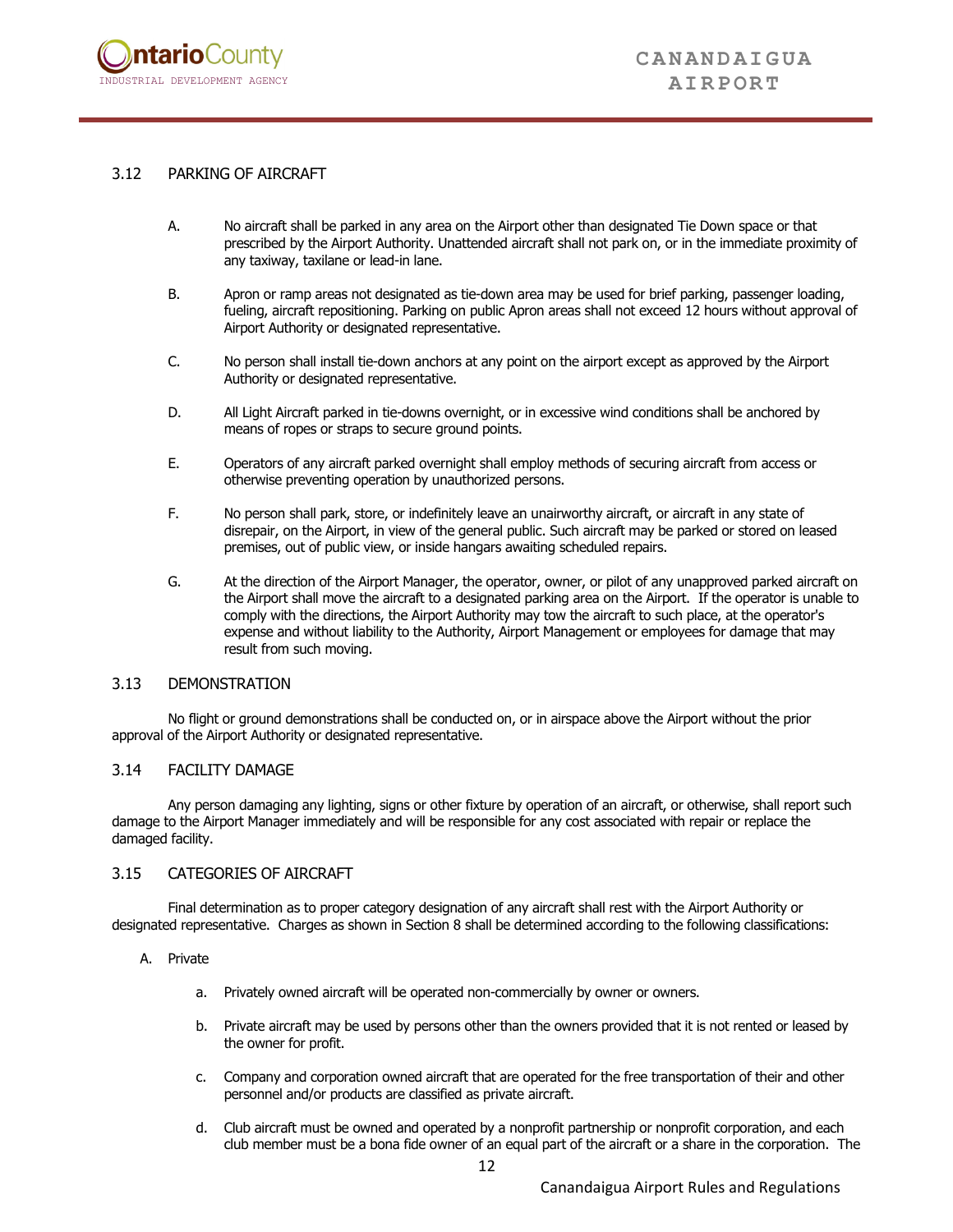

club may not derive greater revenue from the use of its aircraft than the amount necessary for the operations, maintenance, and replacement of its aircraft and will file and keep up to date with the Airport

- 1. Authority or designated representative a list of membership. At any time the Airport Authority or designated representative has a reason to believe a club or club aircraft is being so operated that it falls under the "commercial" classification hereunder, it shall so notify such club, and if they fail to remedy conditions complained of, the Airport Authority or designated representative shall reclassify the aircraft or order specific conditions remedied. The Airport Authority or designated representative shall have authority to deny the use of a club classification to any group.
- B. Commercial Aircraft Use:
	- a. For rental, hire or charter.
	- b. Student instruction and its kindred occupations for profit or hire.
	- c. Any aircraft used for commercial purposes and not otherwise covered in these regulations.
- C. Air Taxi (Commuters)
	- a. Contract:
- 1. All federally certified Air Taxis or Commuters holding a contract with the Airport Authority for Airport usage.
- 2. Non-Contract:
- 3. All Air Taxis or Commuters not covered in Section 3.14 (C) (1) above.

#### 3.16 OTHER

- A. No person shall start or run any engine in aircraft unless a competent operator is in the aircraft attending the engine controls. Blocks shall always be placed in front of the wheels before starting the engine or engines unless the aircraft is provided with adequate parking brakes.
- B. No person or persons, except airmen, duly authorized personnel, passengers going to or from aircraft, or persons being personally conducted by the Airport attendants shall be permitted to enter the landing area proper, taxi space, or aprons. However, this does not give any person or persons so accepted the privilege of unrestricted use of the Airport. These privileges are confined to the necessary use of these spaces in connection with flights, inspections, and routine duties.

#### 3.17 LANDING AND TAKE-OFFS

- A. Departures over populated areas shall be kept at a minimum in the interest of noise and community safety.
- B. Prior authorization is required before air ships, dirigibles, motor-less aircraft, or aircraft with a total gross weight in excess of 60,000 pounds single wheel, FAA Certified, NDN Scheduled Air Carriers, land or take off at the Airport.
- C. All take-offs, landings and movement of fixed-wing aircraft Shall be confined to the runways of hard surface areas, except for areas specifically designated by the Airport Authority.
- D. Additional traffic rules are as follows:
	- 1) Landings and take-offs shall be made on the runway subject to the wind direction.
	- 2) Fixed-wing aircraft shall start their initial take-off from the runway end.
	- 3) Aircraft entering the traffic pattern shall exercise caution and courtesy so as not to cause aircraft already in the pattern to deviate from their course.
	- 4) Aircraft shall follow standard air traffic procedures and announce locations/intentions on the published CTAF.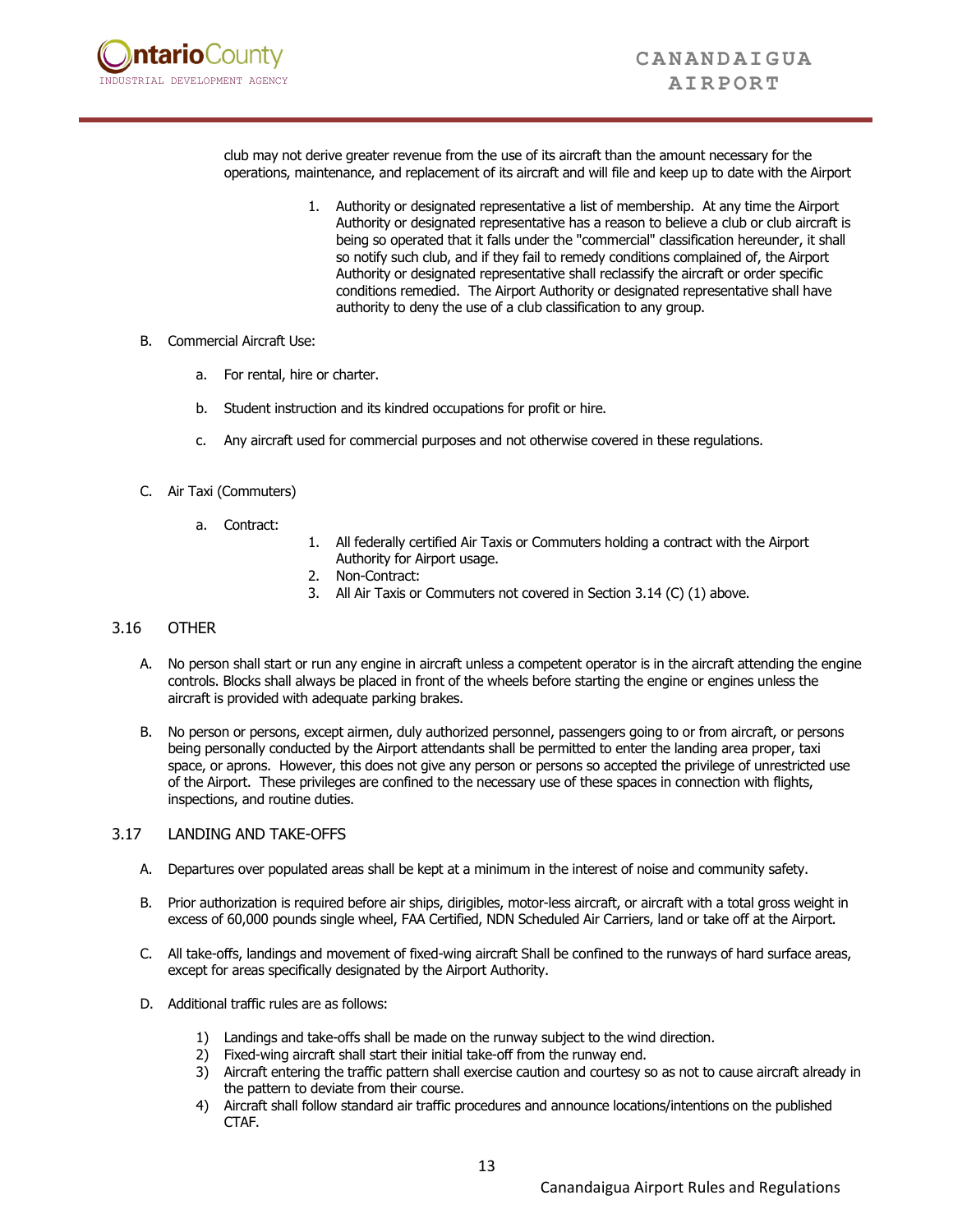

- 5) Rotary wing aircraft shall conform to the pattern described herein for light aircraft, and shall not be operated within 200 feet of any area where unsecured light aircraft are parked or operating.
- 6) Unless an emergency situation exists, aircraft shall utilize standard traffic patterns. Medevac helicopters may deviate from the standard pattern to support landing and take-off from their location on the northeastern edge of the airport.
- 7) Simulated engine-out procedures and practice (Multi-engine aircraft) within the traffic pattern and approach area are only permitted if intentions are announced on CTAF.
- 8) No turn shall be made after take-off until the departure runway end has been reached and you are within 300 feet of pattern altitude. Aircraft shall climb to the appropriate traffic pattern altitude as soon as possible.
- E. Taxi rules are as follows:
	- 1) No person shall taxi an aircraft until he has ascertained by visual inspection of the area that there will be no danger of collision with any person or object in the immediate area.
	- 2) Aircraft shall taxi at a safe and reasonable speed with due respect for other aircraft, persons, or property.
	- 3) Aircraft not equipped with brakes shall have an attendant at a wing when the aircraft is taxied near buildings or other aircraft.
	- 4) Aircraft awaiting take-off shall stop at the taxiway or stub taxiway hold lines for the runway in use and in a position so as to have a direct view of aircraft approaching for landing, and shall ascertain that the way is clear prior to entering the active runway.
	- 5) Taxiing aircraft shall conform to the designated taxi lanes.
	- 6) Fixed-wing aircraft landings and take-offs are not permitted on the taxiway.
	- 7) Engine checks and run-ups prior to take-off will be performed behind the taxiway hold lines.
	- 8) Except for public displays of aviation flights specifically authorized by the Canandaigua Airport to be conducted under responsible auspices and control, violation of any of the following provisions shall be illegal:
	- 9) No person shall operate an aircraft in a careless or reckless manner so as to endanger the life or property of others by buzzing, diving or low altitude flying in the vicinity of the Airport.

#### 3.18 FLIGHT INSTRUCTION

No person or firm shall engage in commercial flight instruction at the Airport unless prior to giving such instruction he has registered his current flight instructor's certificate with the Airport Manager's office, has submitted his certificate for inspection to the Airport Manager, and has filed with the Airport Manager a certificate of insurance, for instructor and student. All policies required by virtue of this section will name as co-insured the Airport Authority, its officers, members and employees, and shall contain a provision requiring the insurance carrier to give the Authority at least 10 days' notice prior to any cancellation or change in coverage.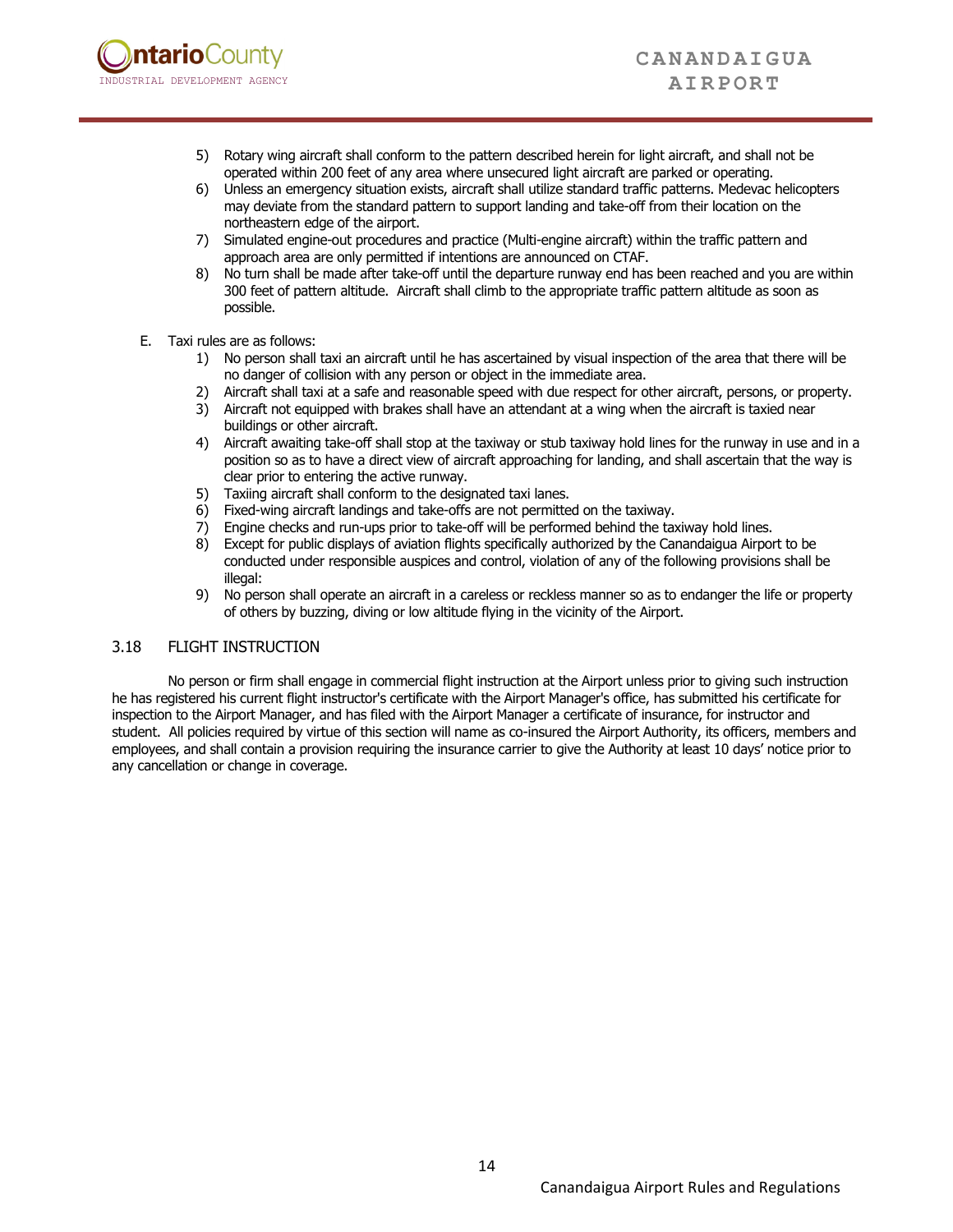

# **SECTION 4 - FIRE SAFETY**

#### 4.1 SMOKING

No one shall smoke in any building, hangar, or public ramp area except in posted "Designated Smoking Areas" as identified by the Airport Manager.

#### 4.2 OPEN FLAME

No person shall start an open fire any place on the Airport without permission of the Airport Manager.

#### 4.3 FLAMABLE LIQUIDS

No person shall use flammable volatile liquids having a flash point of less than 1100 degrees Fahrenheit in the cleaning of aircraft, aircraft engines, propellers, appliances, or for any other purpose, unless such operations are conducted in open air, or in a room specifically set aside for that purpose, which room must be properly fire-proof and equipped with adequate and readily accessible fire extinguishing apparatus.

#### 4.4 STORGAGE OF FALMABLES

No person shall store material or equipment, use flammable liquids or gases, or allow their premises to become in such condition so as to violate, in any manner, the fire code in force in the areas of the Airport; provided, that such materials may be kept in an aircraft in the proper receptacles installed in the aircraft for such purpose, or in rooms or areas specifically approved for such storage by the Airport Authority or designated representative.

#### 4.5 FIRE EXTINGUISHER

Tenants of all hangars and buildings shall provide approved fire extinguisher and equipment, and they shall be kept in operating condition and inspected annually by qualified personnel.

#### 4.6 WASTE RECEPTICLES

Lessees shall provide suitable metal receptacles with self-closing covers for the storage of waste, rags, and other rubbish. All used waste and rags or other rubbish shall be removed by the lessees at least once each week. Lessees may contract with other agencies or persons for removal of this material, subject to approval of the Airport Authority or designated representative. If, after warning by the Airport Manager, the area is not cleaned, cleaning will be arranged by the Airport Manager and billed to the tenant or person.

#### 4.7 NFPA CRITERIA

The procedures and precautions outlined in the criteria of the National Fire Protection Association (NFPA Pamphlet #410D, Safeguarding Aircraft Cleaning, Painting and Paint Removal, and NFPA Pamphlet #410F, Aircraft Cabin Cleaning and Refurbishing Operations), shall be adhered to in all cleaning, painting and refurbishing operations using flammable fluids, including the storage of such fluids.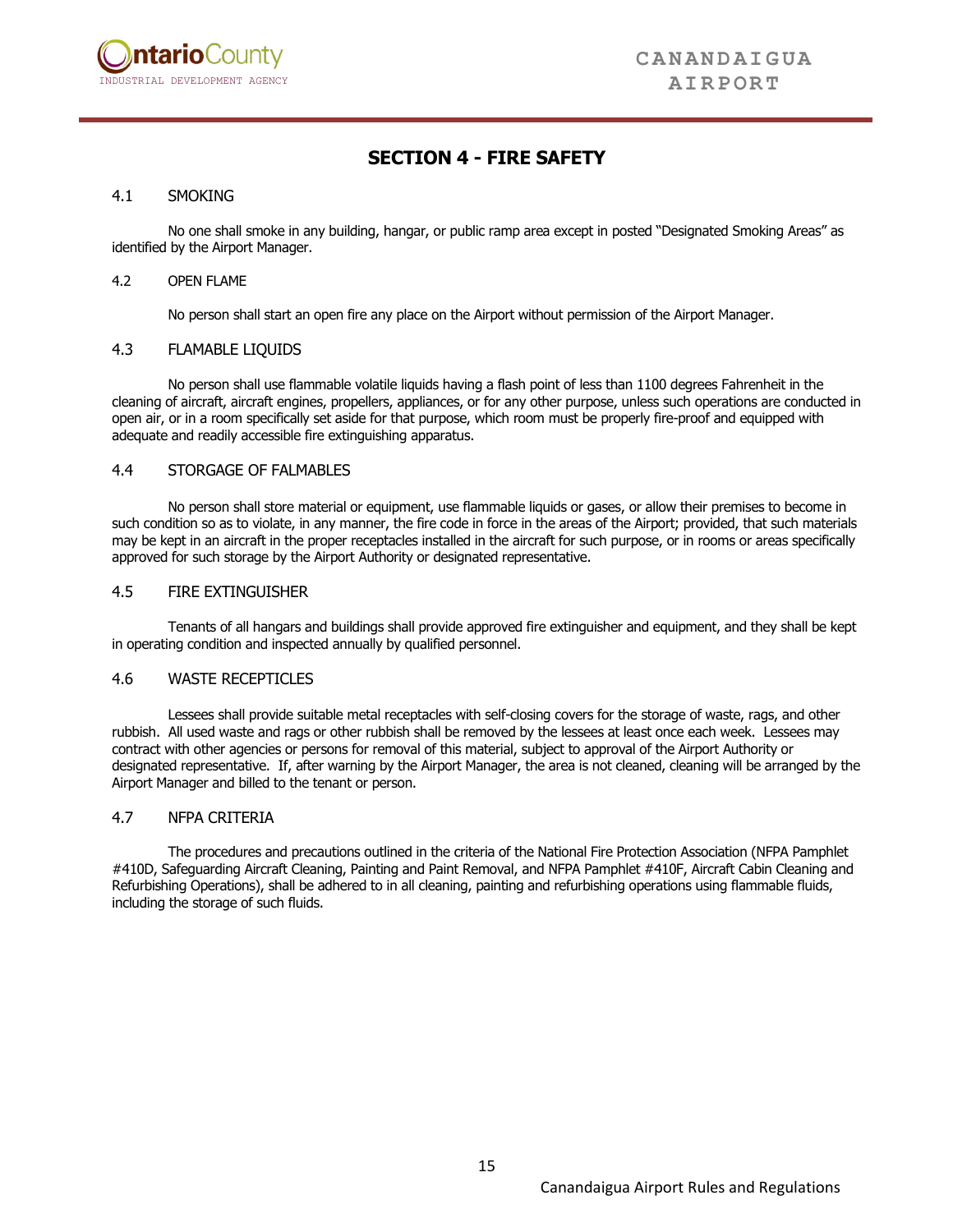

# **SECTION 5 - FUELING OPERATIONS**

#### 5.1 FUELING AND DEFUELING OF AIRCRAFT

- A. All aviation fuels and oils for sale on Airport property will be dispensed only by duly authorized Fixed Base Operators. No other company, group, or individual will be allowed to transport, store, fuel or otherwise introduce petroleum products to sell on Airport property without the written permission of the Airport Authority, and then only in the areas designated to meet all operational and safety procedures and requirements. All aviation fuels and lubricants shall be stored and dispensed in accordance with NFPA Fire code. All fuel storage facilities must meet containment and disposal requirements of the EPA.
- B. No fuel storage and/or dispensing equipment shall be installed or used at the Airport without the prior written approval of the Authority. All such equipment shall be kept in a safe and non-leaking condition. The use of any surface equipment other than approved fuel trucks is expressly prohibited.
- C. No aircraft shall be fueled or defueled while the engine is running, or being warmed by applications of exterior heat or while such aircraft is in a hangar or enclosed space.
- D. Lighting of an open flame shall be prohibited within 100 feet of any fueling operation
- E. Fueling operations shall cease when a lightning storm is within 5 miles of the airport
- F. No person shall use any material during fueling or defueling of aircraft which is likely to cause a spark or be a source of ignition.
- G. Adequate fire extinguishers shall be within ready reach of all persons engaged in fueling or defueling aircraft.
- H. Fueling hoses and equipment shall be maintained in safe, sound and non-leaking conditions, and shall be approved by National Board of Fire Underwriters in all respects and parts.
- I. All hoses, funnels, and appurtenances used in fueling and defueling operations shall be equipped with a grounding device to prevent ignition of volatile liquids.
- J. Persons engaged in the fueling and draining of aircraft fuel shall exercise care to prevent overflow of fuel. Persons responsible will take proper measures to remove any volatile liquid when it is spilled.

#### 5.2 SELF FUEL

- A. The Airport Authority may enter into an agreement with any person for the purpose of that operator fueling his own aircraft. The following applies to any activity where this privilege might be extended:
	- a. The Authority will negotiate a lease which will provide space for the self-fueling operation.
	- b. All self-fuel operations will be from tank facilities on Airport property or approved fuel trucks which meet all installation and safety criteria of the Federal Aviation Administration, New York Department of Transportation Division of Aviation, National Fire Protection Association, and the American Petroleum Institute, and the Environmental Protection Agency.
	- c. Prior to any executed agreement, the Airport Authority will review all plans and specifications for such installations, and may take any action it may deem appropriate for determining whether or not such installation is in keeping with the spirit of these Rules and Regulations for the purpose of protecting the public's safety and welfare.
- B. All installations approved by the Authority will be serviced, operated and tended ONLY by the owner or their direct employees and will be for the purpose of servicing only aircraft owned by that individual. No third parties will be allowed on the airfield for the purpose of dispensing fuel in any manner whatsoever without the written permission of the Airport Authority.
- C. All fuel brought on to the Airport will be subject to a fuel flowage fee to be negotiated with the Airport Authority, and paid at the time the fuel is brought onto the Airport.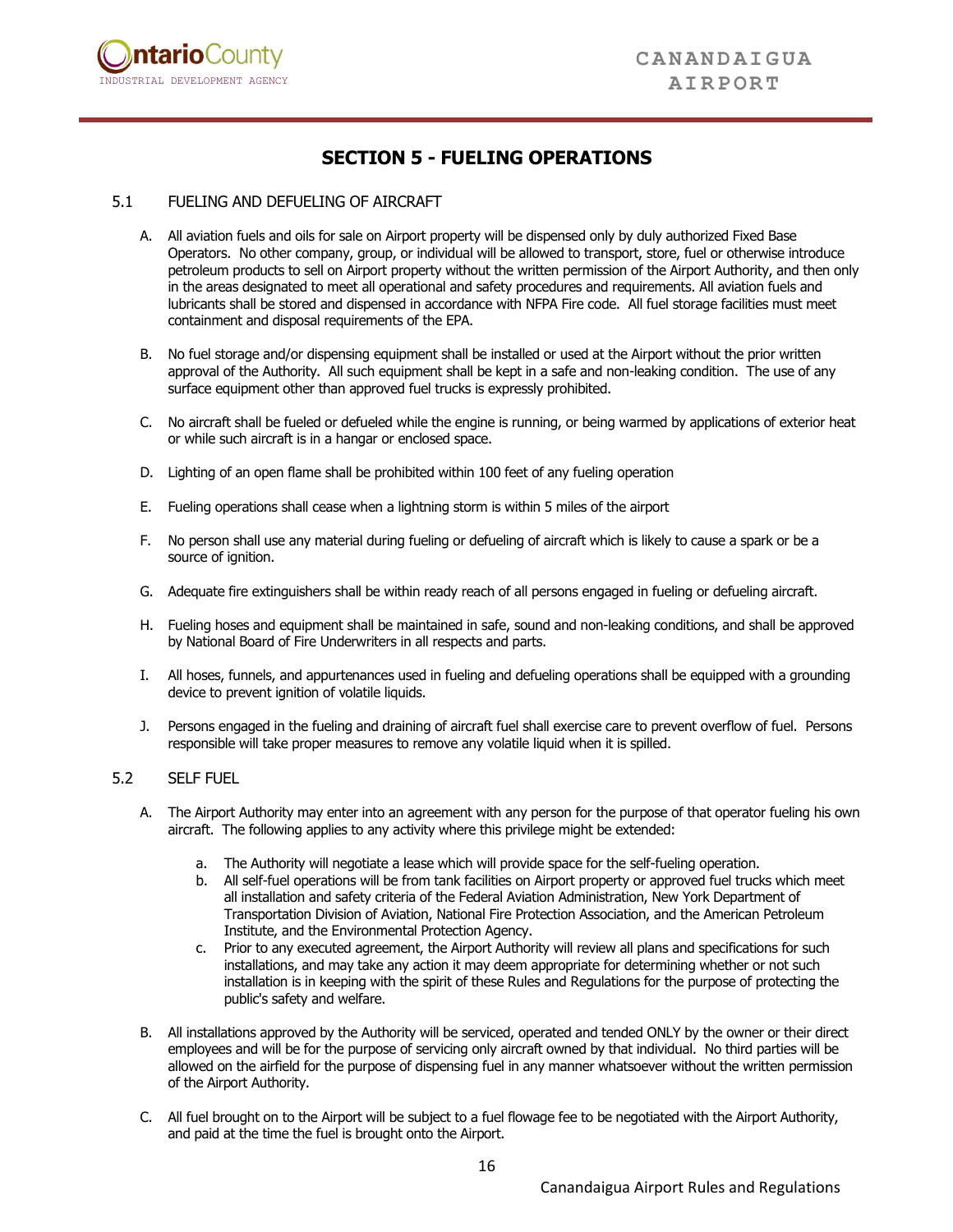

- D. Any person electing to self-fuel their aircraft and with the permission of the Airport Authority will carry appropriate liability and product insurance in amounts agreeable to the Airport Authority and further will have the Airport Authority, its members, officers and employees as named insured on any policies required by virtue of any agreements entered into by those provisions.
- E. A copy of any policy issued for this insurance will be filed with the Airport Authority and will contain a provision to notify the Authority at least 10 days in advance of any cancellation.
- F. Upon the termination of any lease under these provisions, the lessee will abide by the terms of such lease immediately. If the installation is abandoned the Authority will have the right, at its option, to either assume ownership of the improvements or have them removed at the lessees expense.

#### 5.3 STORAGE IN APRON AREA

Gasoline, oil, and solvent drums or receptacles shall not be stored on apron and ramp areas. Any material of this type that is kept in subject areas will be kept enclosed and covered in a housing of a design and type that meets the approval of the Airport Authority or designated representative.

#### 5.4 DISPOSAL OF LIQUIDS

No fuels oil, paints, solvents or acids shall be disposed of or dumped in drains, basins or ditches or elsewhere on the Airport.

#### 5.5 COMPRESSED GASSES

- A. All compressed gas cylinders (regardless of size) shall be secured to racks, walls, work benches, or hand trucks by a strong chain or strap, or secured by any other approved method capable of preventing the cylinder from falling or being knocked over.
- B. All cylinders shall be clearly labeled to identify the contents
- C. All cylinders shall be kept far enough away or shielded while in the work area in order to prevent contact with sparks, flame, or radiant heat
- D. All compress gas cylinders stored in hangars shall be reported to Airport Manager for the purposes of reporting to emergency response agencies in the event of fire

#### 5.6 EXPLOSIVES AND OTHER DANGEROUS ARTICLES

No person shall store, keep, handle, use, dispense or transport at, in or upon the Airport any Class A or Class B explosives (as defined in the Interstate Commerce Commission Regulations for transportation of explosives and other dangerous articles), dynamite, nitroglycerine, black powder, fireworks, firearms and ammunition, blasting caps or other explosives, gasoline, alcohol, ether, liquid shellac, kerosene, turpentine, formaldehyde, or other combustible liquids, ammonium nitrate, sodium chlorate, wet hemp, powdered metallic magnesium, nitrocellulose film, peroxides, or other easily inflammable solids or other corrosive liquids, prussic acid, phosgene, arsenic, carbonic acid, potassium cyanide, tear gas, lewisite or any Class A poison (as defined in the Interstate Commerce Commission Regulations for transportation of explosives and other dangerous articles), or any other poisonous substances, liquids or gases, any compressed gas, or any radioactive article, substance or material, at such time or place or in such manner or condition as to endanger unreasonably or as to be likely to endanger unreasonably persons or property, and which has not been approved by the Airport Authority or designated representative.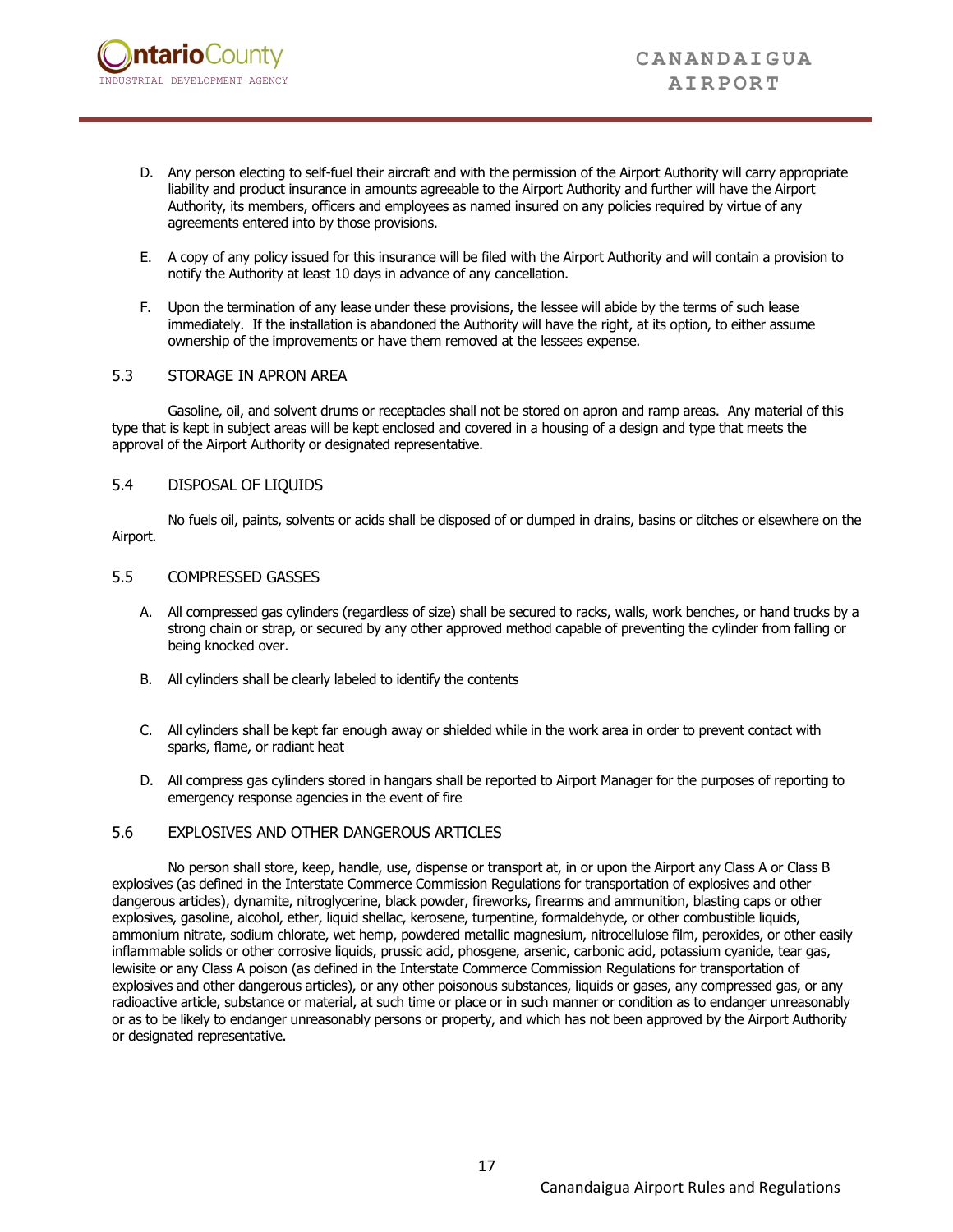

# **SECTION 6 - HAZARDOUS CARGO**

#### 6.1 AIRCRAFT CARRYING OR SUSPECTED OF CARRYING EXPLOSIVES

- A. Landing or taxiing aircraft:
	- 1. Persons having knowledge of an aircraft carrying or suspected of carrying explosive materials will so advise the Airport Manager.
	- 2. Aircraft having passengers aboard will unload passengers on the outer extremities of the Airport Terminal ramp and then immediately be moved to the taxiway hold line adjacent to the Runway.
- B. Inspection:
	- 1. Inspection of the aircraft and subsequent declaration of safety or contamination shall be the responsibility of the aircraft owner or his authorized agent, and shall be accomplished immediately after parking and evacuation.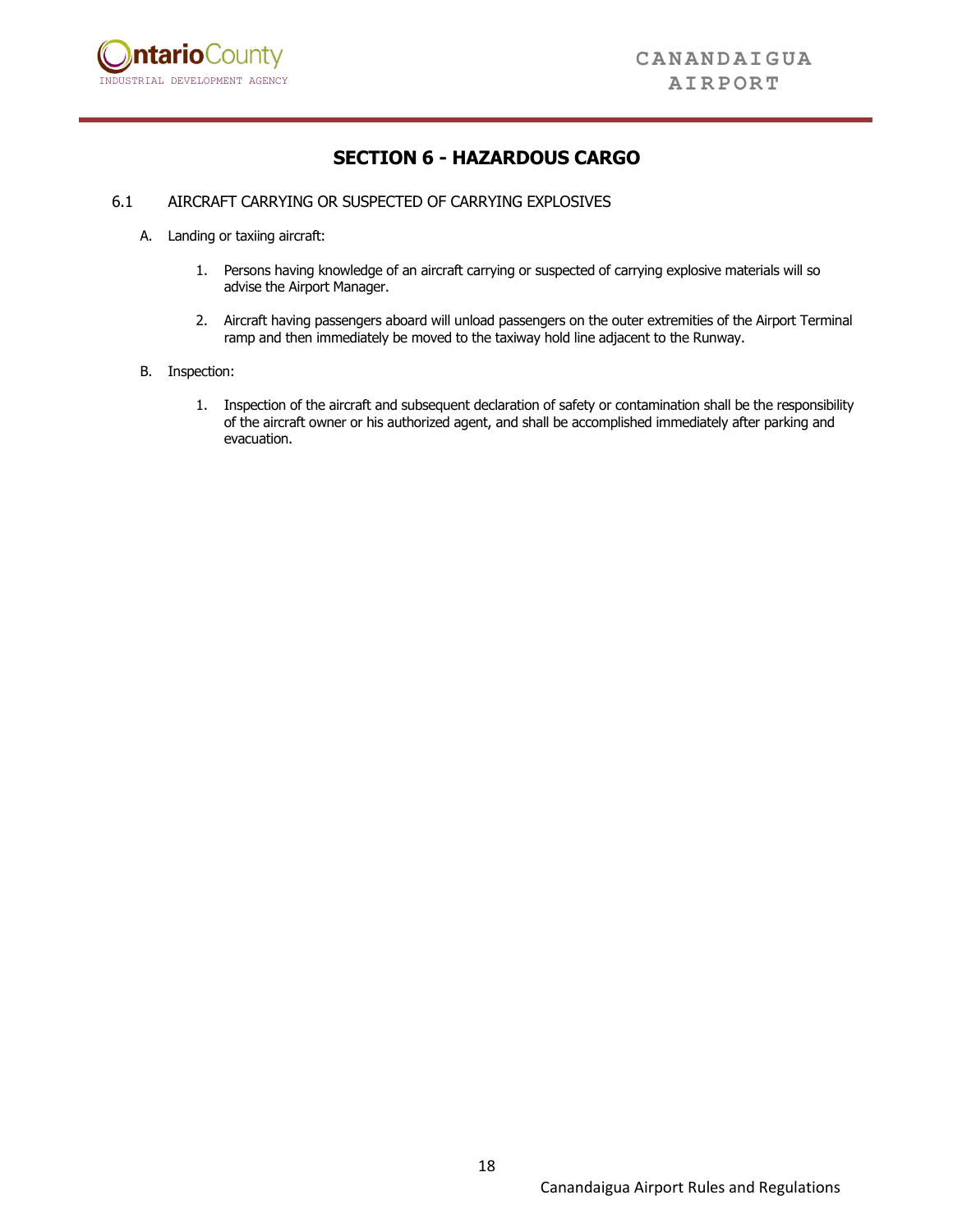

# **SECTION 7 – AGRICULTURAL OPERATIONS**

[RESERVED]

# **SECTION 8 – AIRCRAFT DEICING**

[RESERVED]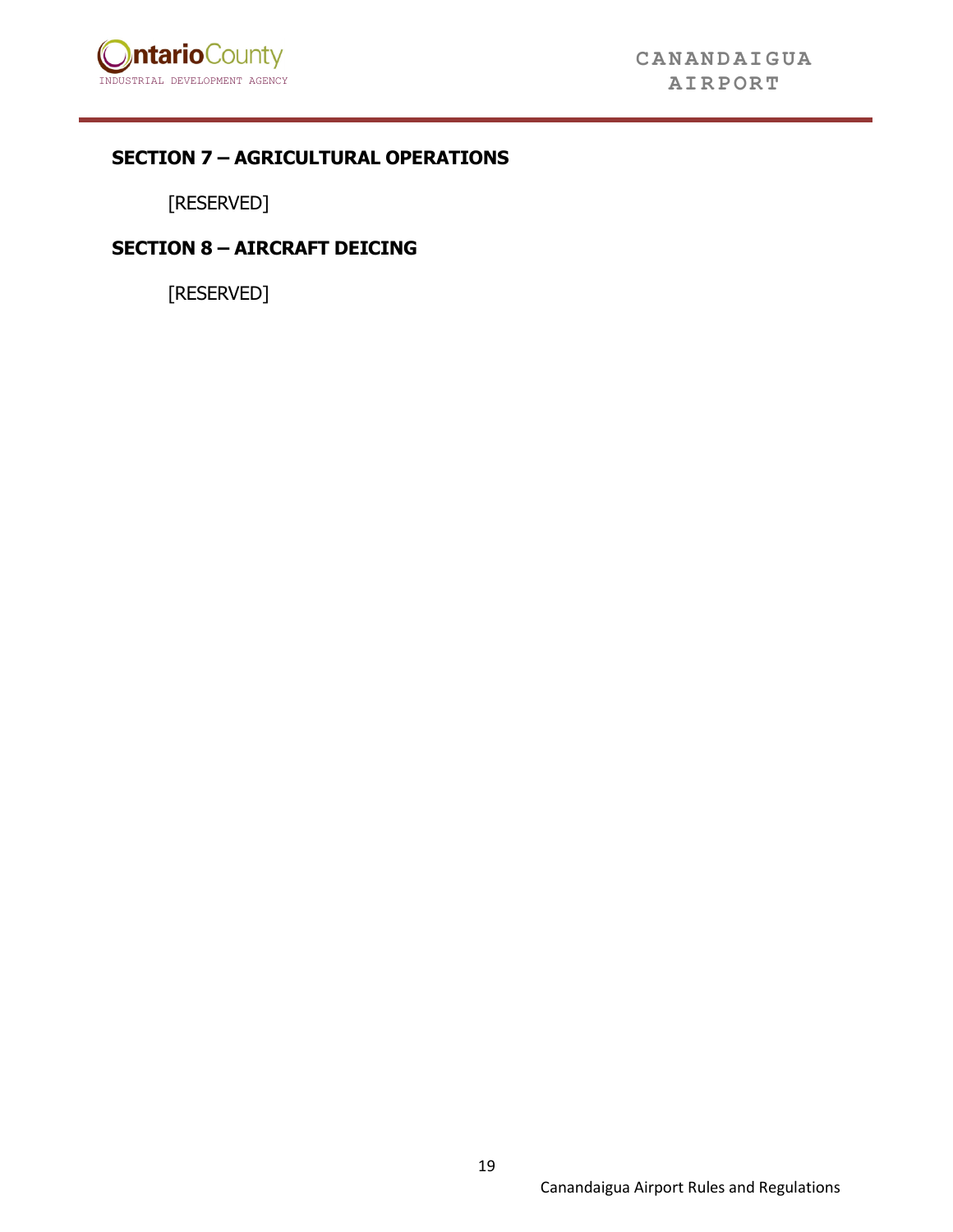

# **SECTION 9 - GENERAL REQUIREMENTS**

#### 9.1 PRESERVATION OF PROPERTY

No person shall destroy, injure, deface or disturb in any way buildings, signs, equipment, marker, or other structure, tree, landscaping, lawn or other property on the Airport; nor alter, make additions to, or erect, any building or sign or make any excavations on the Airport without prior approval of the Airport Authority; nor willfully abandon any personal property on the Airport.

#### 9.2 INTERFERING OR TAMPERING WITH AIRCRAFT:

No person shall interfere or tamper with any aircraft or put in motion the engine of such aircraft, or use any aircraft, aircraft parts, instruments or tools, without permission of the owner or by specific direction of the Airport Authority or designated representative.

#### 9.3 RESTRICTED AREAS:

No person shall enter upon the field area, utilities and service rooms or areas, or other areas as may be designated restricted, except:

- a. Persons assigned to duty therein.
- a. Persons authorized by the Airport Authority or designated representative.
- b. Passengers, under appropriate supervision, entering the apron for the purpose of embarkation and debarkation.

#### 9.4 PASSENGER ACCESS AND AREA:

It shall be the sole responsibility of the Airport Authority and Tenants to see that all gate chains, doors, and other public safeguards are continually and conscientiously used in a manner so to protect all persons.

#### 9.5 USE OF ROADS AND WALKS:

- A. No person shall travel on the Airport other than the roads, walks or places designated for the particular class of traffic.
- B. No person shall occupy the roads or walks in such a manner as to hinder or obstruct their proper use.

#### 9.6 ANIMALS

No person shall enter the Terminal Building of the Airport with a dog or other animal (without the express permission of the Management) except; service animals or other animals which are to be transported by air and are restrained by leash or properly confined.

#### 9.7 SOLICITATION:

No person shall solicit funds for any purpose, and no signs or advertisements may be posted at the Airport without permission of the Authority.

#### 9.8 USE OF SHOP AREAS:

All shops, garages, equipment and facilities are expressly for the conduct of the owner's or lessee's business and operations. No persons other than employees of the Authority or lessee shall make use of these facilities without individual and specific permission of the Authority or lessee.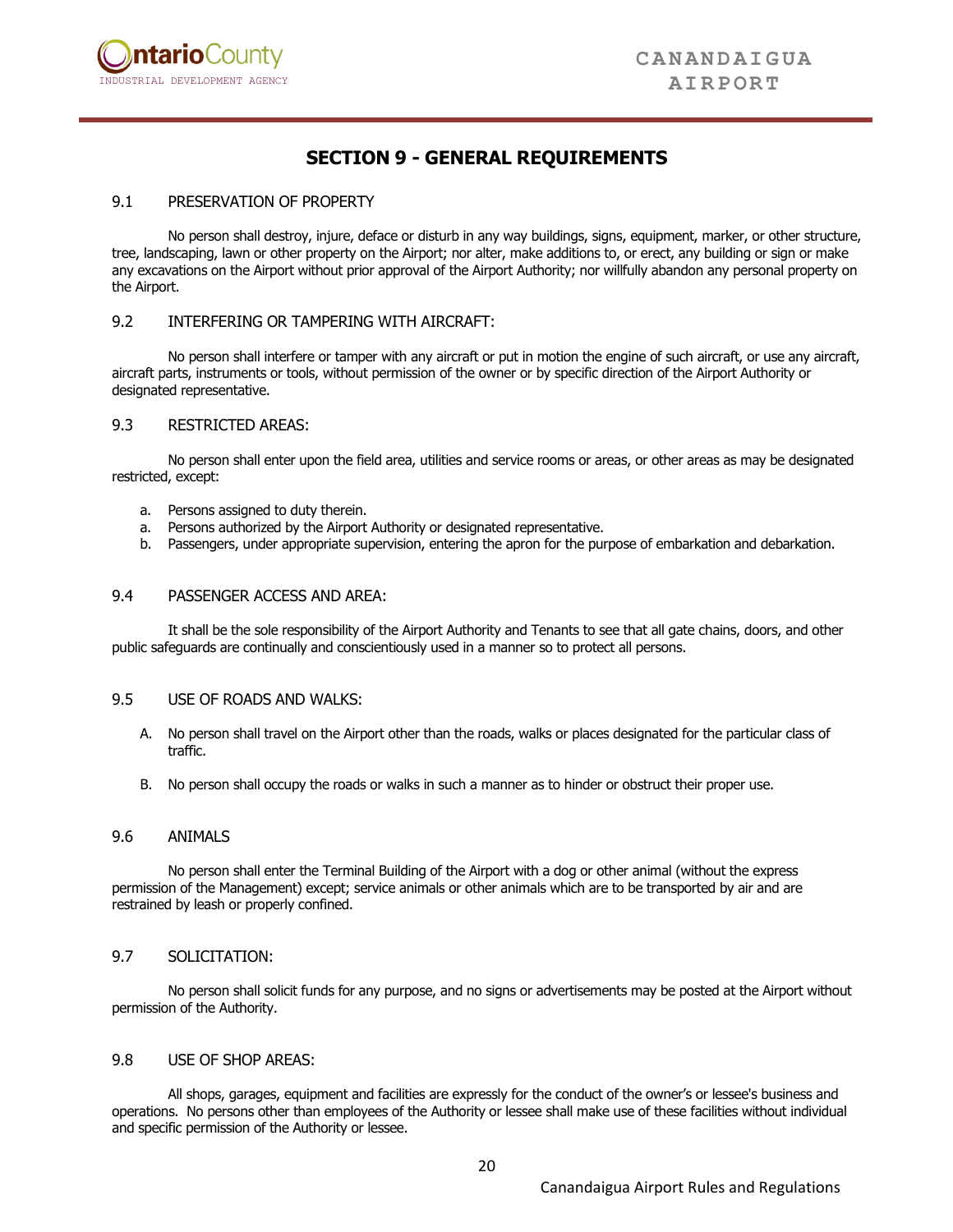

#### 9.9 OPEN FLAME OPERATIONS:

No person shall conduct any open-flame operations in any aircraft storage hangar or on the Airport unless specifically authorized by the Airport Authority or designated representative.

#### 9.10 SMOKING:

No one shall smoke in any building, hangar, or public ramp area except in posted "Designated Smoking Areas" as identified by the Airport Manager.

#### 9.11 TRASH CONTAINERS:

No person shall keep uncovered trash containers in any area. No vehicle used for hauling trash, dirt, or any other materials shall be operated on the Airport unless such vehicle is constructed so as to prevent the contents thereof from blowing, dropping, sifting, leaking, or otherwise escaping therefrom. All areas to be used for trash or garbage containers shall be designated by the Airport Authority or designated representative and no other areas shall be used. Such areas shall be kept clean and sanitary at all times.

#### 9.12 STORAGE OF EQUIPMENT:

No tenant or lessee on the Airport shall store or stack material or equipment in such manner as to constitute a hazard to personnel or property.

#### 9.13 EQUIPMENT AND MISCELLANEOUS IN APRON AREA:

- A. All ramp equipment shall be parked and kept in neat and orderly manner. No receptacles, chests, cases or housing shall remain on the apron or ramp area that do not fit in with the general architectural and cleanliness standards of the rest of the installation.
- B. No permanent or temporary structures or shelters shall be erected on the apron area without prior authorization from Airport Authority
- C. No person shall place any permanent paint or markings on the apron area without prior authorization from Airport Authority
- D. Final approval of these items rests with the Airport Authority or designated representative.

#### 9.14 MAINTENANCE:

All tenants shall maintain their leased property in such condition or repair, cleanliness, and general maintenance as shall be acceptable to the Airport Authority and in accordance with their individual lease agreements.

#### 9.15 DAMAGES:

- E. Tenants, lessees, and grantees shall be fully responsible for all damages to buildings, equipment, real property and appurtenances in the ownership or custody of the Airport Authority, its tenants, or others caused by negligence, abuse, or carelessness on the part of their employees, agents, customers, visitors, suppliers, or persons with whom they may do business.
- F. No person shall destroy, remove or disturb in any way buildings, signs, equipment, markers, or other property on the Airport.

#### 9.16 WASTE MATERIALS:

- A. Garbage, refuse and other waste material shall be placed in receptacles provided for such purpose.
- B. All outdoor refuse containers must be contained in screened area with covering to protect from weather.
- C. Location and screening design of exterior refuse containers must be approved by Airport Authority.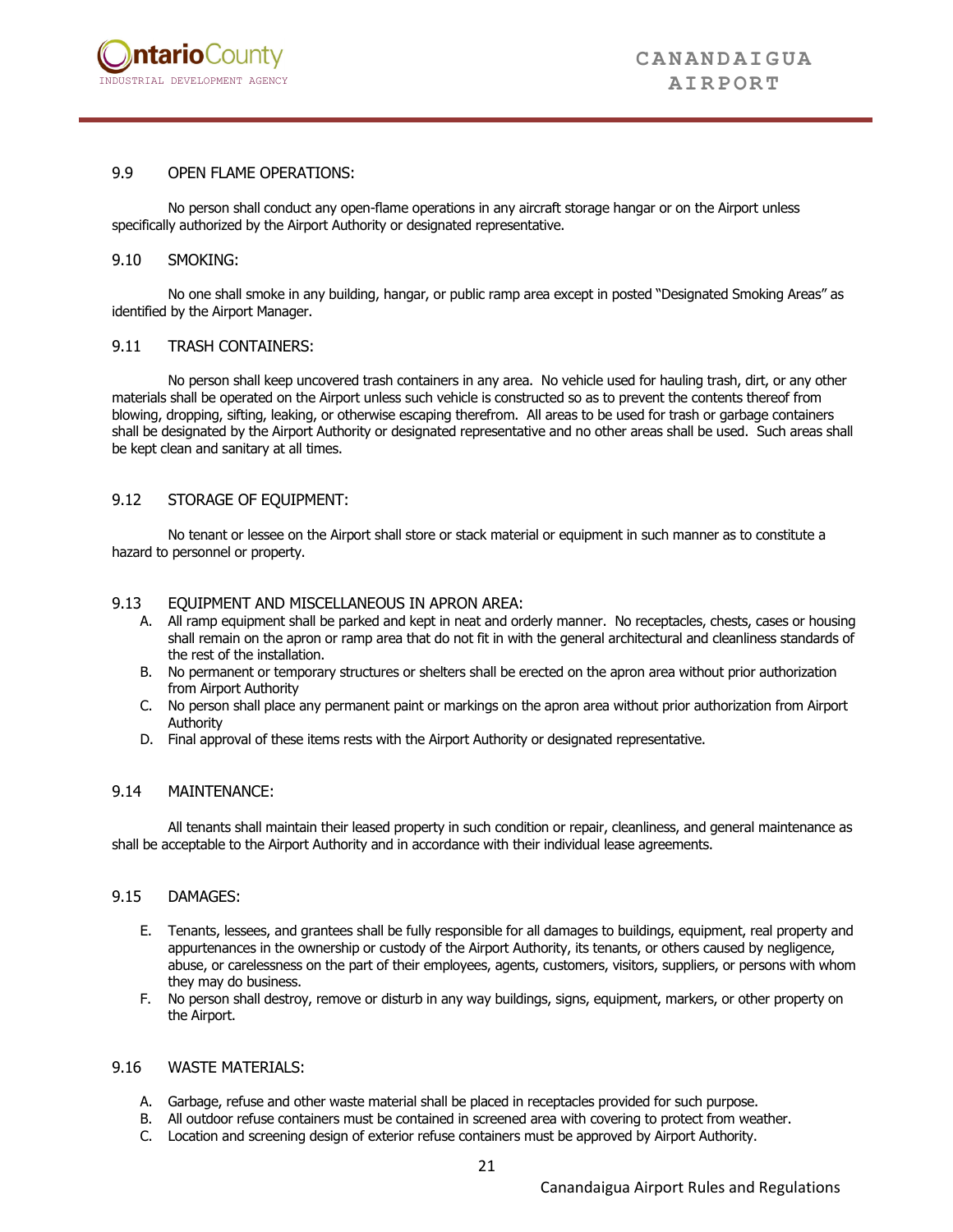

#### 9.19 METERING:

Every tenant shall provide a meter for the purpose of accurately measuring gas, and water used by that tenant, unless other specific agreements are made with the Airport Authority.

#### 9.20 PAYMENT OF CHARGES:

- D. All bills are payable upon presentation unless otherwise noted thereon.
- E. All percentages or income charges are payable within ten days of the end of the period in which the income was received unless otherwise agreed in writing.

#### 9.21 DEFAULT OF OBLIGATIONS:

When any tenant, user, or grantee is formally notified that he is in default of any written or implied obligation to the Airport Authority, whether it be for breach of performance or service covenants or non-payment, he shall thereafter be billed for all losses of revenue, expenses incurred to re-establish performance or service, reasonable attorney fees and other costs, unless the tenant, user, or grantee files with the Airport Authority or designated representative within ten days of receipt of the formal notification a statement that corrective or preventive measures have been initiated and will diligently be carried to completion. If the promises contained in the statement are not fulfilled, the tenant, user, or grantee will be considered in absolute default and appropriate lawful steps shall be taken by the Airport Authority.

#### 9.22 USE OF LAW ENFORCEMENT AGENCIES:

In the event that occasions arise that are beyond the capability of the Airport Manager to deal with in any manner, the Ontario County Sheriff shall be called upon by the Airport Manager for assistance and action as may be necessary by the Manager or Airport Authority or designated representative. The Airport Authority expressly grants permission to the Ontario County Sheriff's Department to enter the premises and to enforce the Rules and Regulations contained herein and as may be adopted by the Airport Authority.

#### 9.23 RESTRICTIONS ON USE OF HANGARS:

- A. All persons leasing hangar space shall conform to th[e FAA Policy on the Non-Aeronautical Use of Airport Hangars](https://www.faa.gov/airports/eastern/nyado_bulletin/media/17-004-faa-policy-on-the-non-aeronautical-use-of-airport-hangars.pdf)
- B. Hangar space is to be used solely by the person leasing the hangar space for the purpose. Unless previous written consent is given by the Airport Authority, leased hangar space shall not be used for any commercial purpose, including, the sale of products or services of any kind, whether or not such sales are transacted for a profit.
- C. Hangar space lessees shall be allowed to perform preventive maintenance on their aircraft, registered for that hangar, of the kind and to the extent permitted by applicable Federal Aviation Administration regulations governing "Preventive Maintenance." In this regard, each hangar space lessee shall be allowed to have a desk, work bench, storage cabinets and necessary hand tools on the premises.
- D. Hangar space lessees shall use the hangar in accordance with Federal, State and local laws and regulations, including, but not limited to, those pertaining to fire and safety, as well as the Rules and Regulations of the Airport Authority.
- E. Hangar space lessees shall have non-exclusive use of any Airport ramp, apron or taxiway areas. All such exterior areas are common use areas available to all other lessees on the Airport. No aircraft shall be parked or positioned in such exterior areas so as to block, limit or restrict the use of the ramps, aprons or taxiway by other Airport tenants or users.